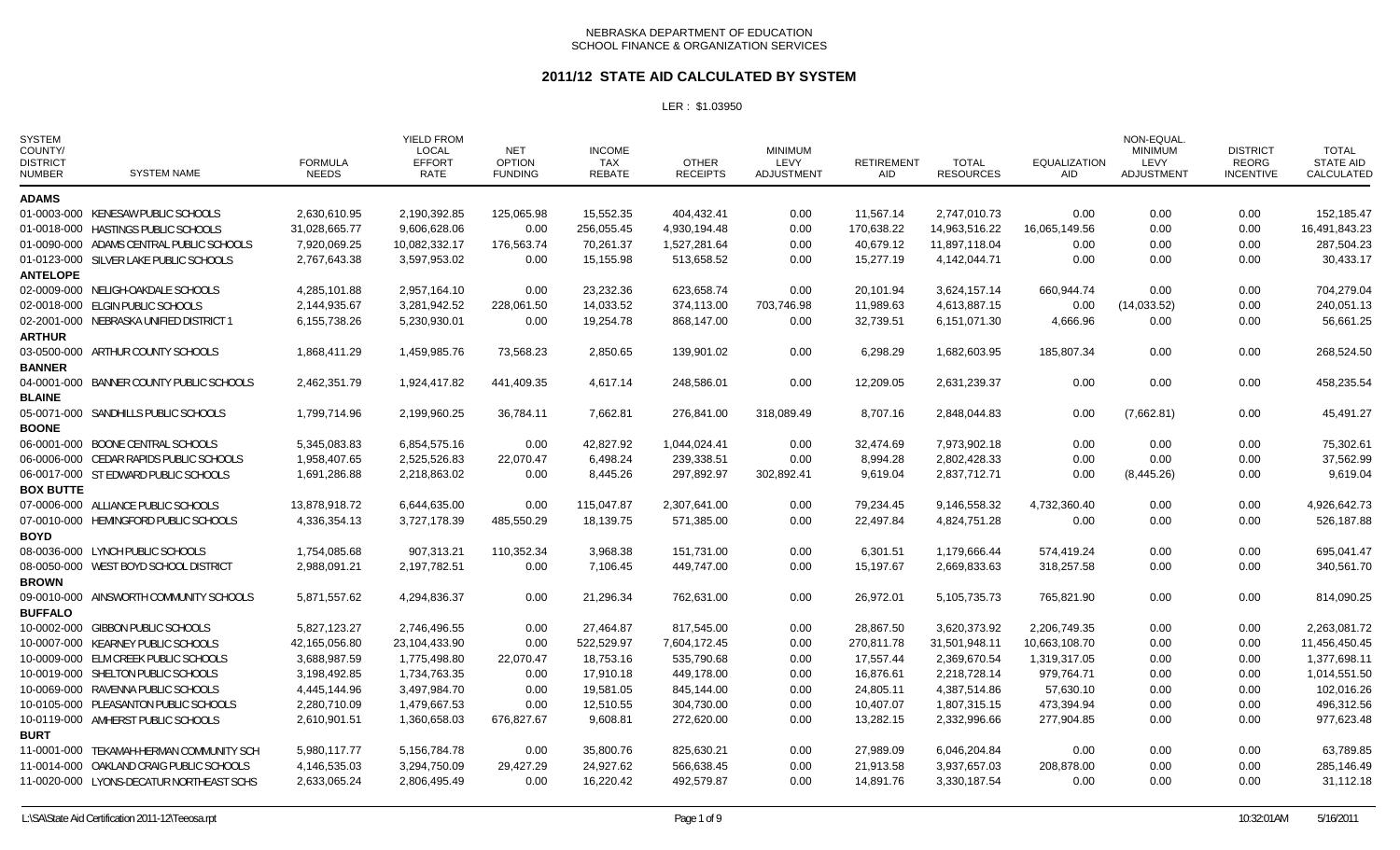#### **2011/12 STATE AID CALCULATED BY SYSTEM**

| <b>SYSTEM</b><br>COUNTY/<br><b>DISTRICT</b><br><b>NUMBER</b> | <b>SYSTEM NAME</b>                        | <b>FORMULA</b><br><b>NEEDS</b> | <b>YIELD FROM</b><br><b>LOCAL</b><br><b>EFFORT</b><br>RATE | NET<br><b>OPTION</b><br><b>FUNDING</b> | <b>INCOME</b><br><b>TAX</b><br>REBATE | <b>OTHER</b><br><b>RECEIPTS</b> | <b>MINIMUM</b><br>LEVY<br><b>ADJUSTMENT</b> | RETIREMENT<br>AID | <b>TOTAL</b><br><b>RESOURCES</b> | <b>EQUALIZATION</b><br>AID | NON-EQUAL<br><b>MINIMUM</b><br>LEVY<br><b>ADJUSTMENT</b> | <b>DISTRICT</b><br><b>REORG</b><br><b>INCENTIVE</b> | TOTAL<br><b>STATE AID</b><br>CALCULATED |
|--------------------------------------------------------------|-------------------------------------------|--------------------------------|------------------------------------------------------------|----------------------------------------|---------------------------------------|---------------------------------|---------------------------------------------|-------------------|----------------------------------|----------------------------|----------------------------------------------------------|-----------------------------------------------------|-----------------------------------------|
| <b>BUTLER</b>                                                |                                           |                                |                                                            |                                        |                                       |                                 |                                             |                   |                                  |                            |                                                          |                                                     |                                         |
|                                                              | 12-0032-000 RISING CITY PUBLIC SCHOOLS    | 1,448,403.96                   | 1,315,575.60                                               | 0.00                                   | 8,318.48                              | 144,235.27                      | 10,504.36                                   | 8,065.52          | 1,486,699.22                     | 0.00                       | (8,318.48)                                               | 0.00                                                | 8,065.52                                |
|                                                              | 12-0056-000 DAVID CITY PUBLIC SCHOOLS     | 6,810,941.45                   | 7,073,634.59                                               | 110,352.34                             | 55,694.42                             | 1,062,828.03                    | 2,721.94                                    | 34,559.40         | 8,339,790.72                     | 0.00                       | (2,721.94)                                               | 0.00                                                | 197,884.22                              |
|                                                              | 12-0502-000 EAST BUTLER PUBLIC SCHOOLS    | 4,695,052.89                   | 4,437,947.98                                               | 0.00                                   | 25,800.35                             | 662,006.83                      | 0.00                                        | 24,193.10         | 5,149,948.26                     | 0.00                       | 0.00                                                     | 0.00                                                | 49,993.45                               |
| <b>CASS</b>                                                  |                                           |                                |                                                            |                                        |                                       |                                 |                                             |                   |                                  |                            |                                                          |                                                     |                                         |
|                                                              | 13-0001-000 PLATTSMOUTH COMMUNITY SCHOOL  | 15,909,829.14                  | 6,226,380.60                                               | 419,338.89                             | 126,557.38                            | 2,685,241.21                    | 0.00                                        | 85,053.71         | 9,542,571.79                     | 6,367,257.35               | 0.00                                                     | 0.00                                                | 6,998,207.33                            |
|                                                              | 13-0022-000 WEEPING WATER PUBLIC SCHOOLS  | 4,285,545.67                   | 2,616,376.15                                               | 0.00                                   | 20,831.99                             | 798,478.00                      | 0.00                                        | 19,185.75         | 3,454,871.89                     | 830,673.78                 | 0.00                                                     | 0.00                                                | 870,691.53                              |
|                                                              | 13-0032-000 LOUISVILLE PUBLIC SCHOOLS     | 5,231,158.23                   | 3,840,259.47                                               | 456,123.00                             | 44,841.91                             | 665,237.67                      | 0.00                                        | 25,050.27         | 5,031,512.31                     | 199,645.92                 | 0.00                                                     | 0.00                                                | 725,661.10                              |
|                                                              | 13-0056-000 CONESTOGA PUBLIC SCHOOLS      | 6,052,746.96                   | 5,244,805.30                                               | 0.00                                   | 52,376.07                             | 1,126,190.79                    | 0.00                                        | 31,755.62         | 6,455,127.77                     | 0.00                       | 0.00                                                     | 0.00                                                | 84,131.69                               |
|                                                              | 13-0097-000 ELMWOOD-MURDOCK PUBLIC SCHOC  | 4,242,483.37                   | 2,674,497.55                                               | 257,488.79                             | 29,150.88                             | 580,892.37                      | 0.00                                        | 21,070.36         | 3,563,099.95                     | 679,383.41                 | 0.00                                                     | 0.00                                                | 987,093.44                              |
| <b>CEDAR</b>                                                 |                                           |                                |                                                            |                                        |                                       |                                 |                                             |                   |                                  |                            |                                                          |                                                     |                                         |
|                                                              | 14-0008-000 HARTINGTON PUBLIC SCHOOLS     | 3,198,131.26                   | 4,254,388.81                                               | 0.00                                   | 33,080.52                             | 696,557.00                      | 601,630.74                                  | 16,125.45         | 5,601,782.53                     | 0.00                       | (33,080.52)                                              | 0.00                                                | 16,125.45                               |
|                                                              | 14-0045-000 RANDOLPH PUBLIC SCHOOLS       | 2,913,459.55                   | 3,509,631.25                                               | 0.00                                   | 16,533.22                             | 330,282.00                      | 641,491.04                                  | 15,724.96         | 4,513,662.48                     | 0.00                       | (16, 533.22)                                             | 0.00                                                | 15,724.96                               |
|                                                              | 14-0054-000 LAUREL-CONCORD PUBLIC SCHOOLS | 3,577,202.49                   | 3.361.713.41                                               | 0.00                                   | 27,536.29                             | 582,150.00                      | 0.00                                        | 20,229.47         | 3,991,629.17                     | 0.00                       | 0.00                                                     | 0.00                                                | 47.765.76                               |
|                                                              | 14-0101-000 WYNOT PUBLIC SCHOOLS          | 1,798,038.70                   | 857,211.00                                                 | 139,779.63                             | 5,254.82                              | 217,072.00                      | 0.00                                        | 7,698.45          | 1,227,015.90                     | 571,022.81                 | 0.00                                                     | 0.00                                                | 723,755.70                              |
|                                                              | 14-0541-000 COLERIDGE COMMUNITY SCHOOLS   | 1,494,238.67                   | 1,752,915.23                                               | 0.00                                   | 9,507.59                              | 276,047.00                      | 0.00                                        | 8,351.24          | 2,046,821.06                     | 0.00                       | 0.00                                                     | 0.00                                                | 17,858.83                               |
| <b>CHASE</b>                                                 |                                           |                                |                                                            |                                        |                                       |                                 |                                             |                   |                                  |                            |                                                          |                                                     |                                         |
|                                                              | 15-0010-000 CHASE COUNTY SCHOOLS          | 5,744,900.03                   | 5,988,595.03                                               | 88,281.87                              | 39,499.46                             | 769,894.00                      | 0.00                                        | 30,117.82         | 6,916,388.18                     | 0.00                       | 0.00                                                     | 0.00                                                | 157,899.15                              |
|                                                              | 15-0536-000 WAUNETA-PALISADE PUBLIC SCHS  | 2,740,700.39                   | 2,213,148.11                                               | 0.00                                   | 11,647.45                             | 355,313.00                      | 0.00                                        | 13,580.82         | 2,593,689.38                     | 147,011.01                 | 0.00                                                     | 0.00                                                | 172,239.28                              |
| <b>CHERRY</b>                                                |                                           |                                |                                                            |                                        |                                       |                                 |                                             |                   |                                  |                            |                                                          |                                                     |                                         |
|                                                              | 16-0006-000 VALENTINE COMMUNITY SCHOOLS   | 7,986,517.56                   | 7,449,792.80                                               | 0.00                                   | 34,557.34                             | 1,231,347.00                    | 0.00                                        | 41,112.72         | 8,756,809.86                     | 0.00                       | 0.00                                                     | 0.00                                                | 75,670.06                               |
|                                                              | 16-0030-000 CODY-KILGORE PUBLIC SCHS      | 1,957,215.06                   | 973,379.40                                                 | 0.00                                   | 3,810.22                              | 206,957.00                      | 0.00                                        | 9,885.39          | 1,194,032.01                     | 763,183.04                 | 0.00                                                     | 0.00                                                | 776,878.66                              |
| <b>CHEYENNE</b>                                              |                                           |                                |                                                            |                                        |                                       |                                 |                                             |                   |                                  |                            |                                                          |                                                     |                                         |
|                                                              | 17-0001-000 SIDNEY PUBLIC SCHOOLS         | 11,455,335.35                  | 5,610,113.27                                               | 0.00                                   | 99,563.38                             | 1,452,030.58                    | 0.00                                        | 63,567.12         | 7,225,274.35                     | 4,230,061.00               | 0.00                                                     | 0.00                                                | 4,393,191.50                            |
|                                                              | 17-0003-000 LEYTON PUBLIC SCHOOLS         | 3,054,521.44                   | 2,653,899.38                                               | 73,568.23                              | 12.063.27                             | 333.345.89                      | 0.00                                        | 15,865.16         | 3.088.741.93                     | 0.00                       | 0.00                                                     | 0.00                                                | 101,496.65                              |
|                                                              | 17-0009-000 POTTER-DIX PUBLIC SCHOOLS     | 2,582,227.12                   | 2,022,241.07                                               | 161,850.10                             | 9,399.36                              | 319,361.13                      | 0.00                                        | 12,722.28         | 2,525,573.93                     | 56,653.19                  | 0.00                                                     | 0.00                                                | 240,624.93                              |
| <b>CLAY</b>                                                  |                                           |                                |                                                            |                                        |                                       |                                 |                                             |                   |                                  |                            |                                                          |                                                     |                                         |
|                                                              | 18-0002-000 SUTTON PUBLIC SCHOOLS         | 4,081,583.96                   | 3,878,769.41                                               | 22,070.47                              | 27,254.08                             | 492,418.58                      | 0.00                                        | 21,123.21         | 4,441,635.74                     | 0.00                       | 0.00                                                     | 0.00                                                | 70,447.76                               |
|                                                              | 18-0011-000 HARVARD PUBLIC SCHOOLS        | 3.057.944.21                   | 1,949,505.46                                               | 58,854.58                              | 10,040.38                             | 416,810.00                      | 0.00                                        | 14.717.23         | 2,449,927.65                     | 608,016.56                 | 0.00                                                     | 0.00                                                | 691,628.74                              |
| <b>COLFAX</b>                                                |                                           |                                |                                                            |                                        |                                       |                                 |                                             |                   |                                  |                            |                                                          |                                                     |                                         |
|                                                              | 19-0039-000 LEIGH COMMUNITY SCHOOLS       | 1,740,936.33                   | 2,159,286.96                                               | 14,713.65                              | 12,983.79                             | 230,010.81                      | 0.00                                        | 10,024.18         | 2,427,019.39                     | 0.00                       | 0.00                                                     | 0.00                                                | 37,721.62                               |
|                                                              | 19-0058-000 CLARKSON PUBLIC SCHOOLS       | 2,082,804.54                   | 2,015,492.04                                               | 110,352.34                             | 14,726.39                             | 324,665.32                      | 0.00                                        | 10,919.67         | 2,476,155.76                     | 0.00                       | 0.00                                                     | 0.00                                                | 135,998.40                              |
|                                                              | 19-0059-000 HOWELLS PUBLIC SCHOOLS        | 1,891,103.16                   | 1,855,642.93                                               | 58,854.58                              | 10,277.03                             | 267,699.12                      | 0.00                                        | 12,000.10         | 2,204,473.75                     | 0.00                       | 0.00                                                     | 0.00                                                | 81,131.71                               |
|                                                              | 19-0123-000 SCHUYLER COMMUNITY SCHOOLS    | 15,104,129.28                  | 7,967,775.73                                               | 0.00                                   | 55,072.57                             | 1,583,654.69                    | 0.00                                        | 76,991.47         | 9,683,494.47                     | 5,420,634.82               | 0.00                                                     | 0.00                                                | 5,552,698.86                            |
| <b>CUMING</b>                                                |                                           |                                |                                                            |                                        |                                       |                                 |                                             |                   |                                  |                            |                                                          |                                                     |                                         |
|                                                              | 20-0001-000 WEST POINT PUBLIC SCHOOLS     | 7,853,083.86                   | 7,333,920.21                                               | 0.00                                   | 56,875.92                             | 1,620,733.00                    | 0.00                                        | 40,256.37         | 9,051,785.50                     | 0.00                       | 0.00                                                     | 0.00                                                | 97,132.29                               |
|                                                              | 20-0020-000 BANCROFT-ROSALIE COMM SCHOOLS | 3,010,178.52                   | 2,148,776.05                                               | 345,770.66                             | 14,513.98                             | 317,403.21                      | 0.00                                        | 14,555.93         | 2,841,019.83                     | 169,158.69                 | 0.00                                                     | 0.00                                                | 543,999.26                              |
|                                                              | 20-0030-000 WISNER-PILGER PUBLIC SCHOOLS  | 4,999,916.40                   | 4,682,015.04                                               | 228,061.50                             | 25,880.84                             | 740,846.46                      | 0.00                                        | 25,848.53         | 5,702,652.36                     | 0.00                       | 0.00                                                     | 0.00                                                | 279,790.87                              |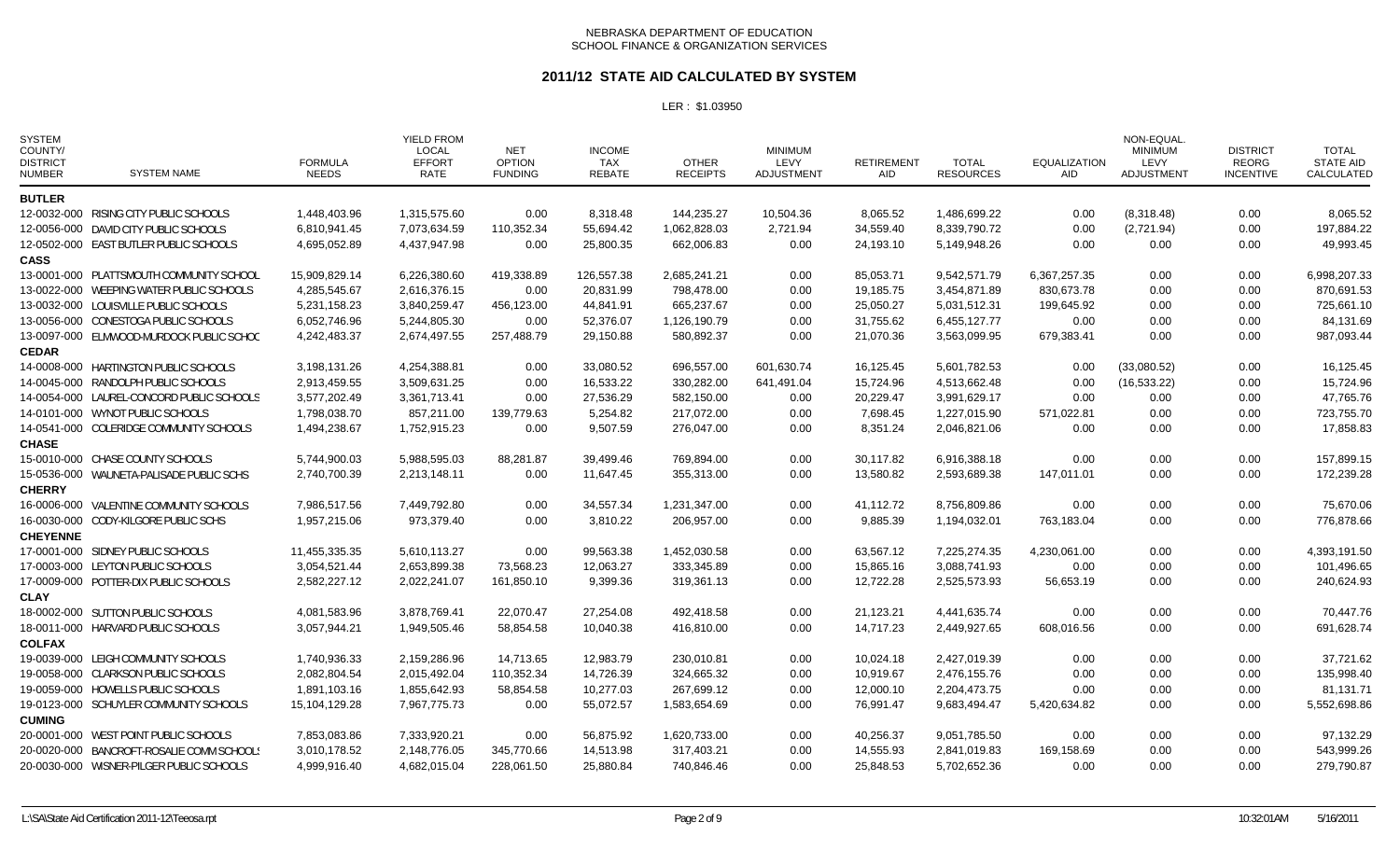#### **2011/12 STATE AID CALCULATED BY SYSTEM**

| <b>SYSTEM</b><br>COUNTY/<br><b>DISTRICT</b><br><b>NUMBER</b> | <b>SYSTEM NAME</b>                         | <b>FORMULA</b><br><b>NEEDS</b> | <b>YIELD FROM</b><br><b>LOCAL</b><br><b>EFFORT</b><br>RATE | NET<br><b>OPTION</b><br><b>FUNDING</b> | <b>INCOME</b><br><b>TAX</b><br><b>REBATE</b> | <b>OTHER</b><br><b>RECEIPTS</b> | <b>MINIMUM</b><br>LEVY<br><b>ADJUSTMENT</b> | <b>RETIREMENT</b><br>AID | <b>TOTAL</b><br><b>RESOURCES</b> | <b>EQUALIZATION</b><br>AID | NON-EQUAL<br><b>MINIMUM</b><br>LEVY<br><b>ADJUSTMENT</b> | <b>DISTRICT</b><br><b>REORG</b><br><b>INCENTIVE</b> | <b>TOTAL</b><br><b>STATE AID</b><br>CALCULATED |
|--------------------------------------------------------------|--------------------------------------------|--------------------------------|------------------------------------------------------------|----------------------------------------|----------------------------------------------|---------------------------------|---------------------------------------------|--------------------------|----------------------------------|----------------------------|----------------------------------------------------------|-----------------------------------------------------|------------------------------------------------|
| <b>CUSTER</b>                                                |                                            |                                |                                                            |                                        |                                              |                                 |                                             |                          |                                  |                            |                                                          |                                                     |                                                |
|                                                              | 21-0015-000 ANSELMO-MERNA PUBLIC SCHOOLS   | 3,105,372.05                   | 2,965,595.02                                               | 110,352.34                             | 8,926.33                                     | 417,120.91                      | 0.00                                        | 12,874.72                | 3,514,869.31                     | 0.00                       | 0.00                                                     | 0.00                                                | 132,153.39                                     |
|                                                              | 21-0025-000 BROKEN BOW PUBLIC SCHOOLS      | 7,740,062.52                   | 4,690,618.96                                               | 88,281.87                              | 43,951.08                                    | 1,073,815.87                    | 0.00                                        | 42,101.03                | 5,938,768.81                     | 1,801,293.71               | 0.00                                                     | 0.00                                                | 1,975,627.69                                   |
|                                                              | 21-0044-000 ANSLEY PUBLIC SCHOOLS          | 2,273,665.47                   | 1,792,939.16                                               | 0.00                                   | 6,419.83                                     | 298,265.00                      | 0.00                                        | 10,553.37                | 2,108,177.37                     | 165,488.10                 | 0.00                                                     | 0.00                                                | 182,461.30                                     |
|                                                              | 21-0084-000 SARGENT PUBLIC SCHOOLS         | 2,270,938.30                   | 1,800,788.58                                               | 0.00                                   | 5,035.29                                     | 172,697.50                      | 0.00                                        | 9,880.67                 | 1,988,402.05                     | 282,536.25                 | 0.00                                                     | 0.00                                                | 297,452.21                                     |
|                                                              | 21-0089-000 ARNOLD PUBLIC SCHOOLS          | 1,933,719.36                   | 2,073,453.27                                               | 0.00                                   | 11,438.27                                    | 272,457.48                      | 0.00                                        | 10,760.31                | 2,368,109.33                     | 0.00                       | 0.00                                                     | 0.00                                                | 22,198.58                                      |
|                                                              | 21-0180-000 CALLAWAY PUBLIC SCHOOLS        | 2,634,363.63                   | 2,308,651.43                                               | 0.00                                   | 9,892.83                                     | 326,380.00                      | 0.00                                        | 11,956.88                | 2,656,881.14                     | 0.00                       | 0.00                                                     | 0.00                                                | 21,849.71                                      |
| <b>DAKOTA</b>                                                |                                            |                                |                                                            |                                        |                                              |                                 |                                             |                          |                                  |                            |                                                          |                                                     |                                                |
|                                                              | 22-0011-000 SO SIOUX CITY COMMUNITY SCHS   | 40,294,452.39                  | 7,906,366.90                                               | 0.00                                   | 81,787.21                                    | 4,907,624.25                    | 0.00                                        | 211,429.22               | 13, 107, 207. 57                 | 27, 187, 244.81            | 0.00                                                     | 0.00                                                | 27,480,461.24                                  |
| <b>DAWES</b>                                                 | 22-0031-000 HOMER COMMUNITY SCHOOLS        | 4,429,203.12                   | 2,183,835.43                                               | 389,911.60                             | 11,876.81                                    | 527,991.00                      | 0.00                                        | 19,857.74                | 3,133,472.57                     | 1,295,730.55               | 0.00                                                     | 0.00                                                | 1,717,376.70                                   |
|                                                              | 23-0002-000 CHADRON PUBLIC SCHOOLS         | 8,900,896.68                   | 4,100,460.56                                               | 0.00                                   | 51,061.41                                    | 1,269,321.00                    | 0.00                                        | 54,245.19                | 5,475,088.16                     | 3,425,808.52               | 0.00                                                     | 0.00                                                | 3,531,115.12                                   |
|                                                              | 23-0071-000 CRAWFORD PUBLIC SCHOOLS        | 2,800,999.06                   | 2,341,816.04                                               | 132,422.81                             | 11,503.10                                    | 437,091.00                      | 0.00                                        | 17,197.94                | 2,940,030.88                     | 0.00                       | 0.00                                                     | 0.00                                                | 161,123.84                                     |
| <b>DAWSON</b>                                                |                                            |                                |                                                            |                                        |                                              |                                 |                                             |                          |                                  |                            |                                                          |                                                     |                                                |
|                                                              | 24-0001-000 LEXINGTON PUBLIC SCHOOLS       | 28,620,765.22                  | 6,369,623.43                                               | 0.00                                   | 82,522.57                                    | 2,356,787.87                    | 0.00                                        | 137,384.94               | 8,946,318.81                     | 19,674,446.41              | 0.00                                                     | 0.00                                                | 19,894,353.92                                  |
|                                                              | 24-0004-000 OVERTON PUBLIC SCHOOLS         | 3,021,545.88                   | 1,627,219.42                                               | 375,197.95                             | 11,082.34                                    | 332,511.00                      | 0.00                                        | 13,355.96                | 2,359,366.68                     | 662,179.20                 | 0.00                                                     | 0.00                                                | 1,061,815.46                                   |
|                                                              | 24-0011-000 COZAD CITY SCHOOLS             | 8,894,778.35                   | 4,667,597.65                                               | 0.00                                   | 46,698.92                                    | 1,292,984.00                    | 0.00                                        | 50,116.52                | 6,057,397.10                     | 2,837,381.26               | 0.00                                                     | 0.00                                                | 2,934,196.70                                   |
|                                                              | 24-0020-000 GOTHENBURG PUBLIC SCHOOLS      | 8,439,793.57                   | 4,592,459.30                                               | 147,136.45                             | 41,689.05                                    | 1,024,938.00                    | 22,089.75                                   | 39,630.30                | 5,867,942.85                     | 2,571,850.72               | 0.00                                                     | 0.00                                                | 2,800,306.52                                   |
|                                                              | 24-0101-000 SUMNER-EDDYVILLE-MILLER SCHS   | 2,450,004.40                   | 1,727,211.79                                               | 154,493.27                             | 5,682.13                                     | 191,317.00                      | 0.00                                        | 11,297.19                | 2,090,001.38                     | 360,003.02                 | 0.00                                                     | 0.00                                                | 531,475.62                                     |
| <b>DEUEL</b>                                                 |                                            |                                |                                                            |                                        |                                              |                                 |                                             |                          |                                  |                            |                                                          |                                                     |                                                |
|                                                              | 25-0025-000 CREEK VALLEY SCHOOLS           | 3,206,558.63                   | 2,573,225.13                                               | 0.00                                   | 16,001.41                                    | 521,713.30                      | 0.00                                        | 15,984.82                | 3,126,924.66                     | 79,633.97                  | 0.00                                                     | 0.00                                                | 111,620.20                                     |
|                                                              | 25-0095-000 SOUTH PLATTE PUBLIC SCHOOLS    | 1,889,234.18                   | 2,320,644.34                                               | 132,422.81                             | 9,799.78                                     | 306,561.92                      | 0.00                                        | 10,875.30                | 2,780,304.15                     | 0.00                       | 0.00                                                     | 0.00                                                | 153,097.89                                     |
| <b>DIXON</b>                                                 |                                            |                                |                                                            |                                        |                                              |                                 |                                             |                          |                                  |                            |                                                          |                                                     |                                                |
|                                                              | 26-0001-000 PONCA PUBLIC SCHOOLS           | 4,221,398.40                   | 2,258,993.52                                               | 360,484.30                             | 14,014.35                                    | 498,677.00                      | 0.00                                        | 21,661.29                | 3,153,830.46                     | 1,067,567.94               | 0.00                                                     | 0.00                                                | 1,463,727.88                                   |
|                                                              | 26-0024-000 NEWCASTLE PUBLIC SCHOOLS       | 1,705,672.64                   | 1,307,207.52                                               | 0.00                                   | 4,755.59                                     | 222,346.00                      | 0.00                                        | 8,498.96                 | 1,542,808.07                     | 162,864.57                 | 0.00                                                     | 0.00                                                | 176,119.12                                     |
|                                                              | 26-0070-000 ALLEN CONSOLIDATED SCHOOLS     | 2,602,729.80                   | 1,550,980.95                                               | 132,422.81                             | 9,301.60                                     | 254,374.00                      | 0.00                                        | 10,530.13                | 1,957,609.49                     | 645,120.31                 | 0.00                                                     | 0.00                                                | 797,374.85                                     |
|                                                              | 26-0561-000 EMERSON-HUBBARD PUBLIC SCHOOL  | 2,963,363.33                   | 2,352,804.82                                               | 0.00                                   | 14,708.64                                    | 449,960.00                      | 0.00                                        | 15,620.98                | 2,833,094.44                     | 130,268.89                 | 0.00                                                     | 0.00                                                | 160,598.51                                     |
| <b>DODGE</b>                                                 |                                            |                                |                                                            |                                        |                                              |                                 |                                             |                          |                                  |                            |                                                          |                                                     |                                                |
|                                                              | 27-0001-000 FREMONT PUBLIC SCHOOLS         | 39,528,474.72                  | 18,820,583.05                                              | 0.00                                   | 314,445.39                                   | 5,017,942.64                    | 0.00                                        | 254,563.18               | 24,407,534.26                    | 15,120,940.46              | 0.00                                                     | 0.00                                                | 15,689,949.03                                  |
|                                                              | 27-0046-000 DODGE PUBLIC SCHOOLS           | 1,750,246.36                   | 1,861,922.81                                               | 0.00                                   | 18,011.45                                    | 276,933.99                      | 171,236.00                                  | 8,748.12                 | 2,336,852.37                     | 0.00                       | (18,011.45)                                              | 0.00                                                | 8,748.12                                       |
|                                                              | 27-0062-000 SCRIBNER-SNYDER COMMUNITY SCH  | 2,704,498.16                   | 2,759,582.72                                               | 0.00                                   | 17,133.87                                    | 391,990.28                      | 0.00                                        | 15,479.99                | 3,184,186.86                     | 0.00                       | 0.00                                                     | 0.00                                                | 32,613.86                                      |
|                                                              | 27-0594-000 LOGAN VIEW PUBLIC SCHOOLS      | 6,091,247.03                   | 4,828,924.98                                               | 44,140.94                              | 26,991.43                                    | 911,805.00                      | 0.00                                        | 29,121.44                | 5,840,983.79                     | 250,263.24                 | 0.00                                                     | 0.00                                                | 350,517.05                                     |
|                                                              | 27-0595-000 NORTH BEND CENTRAL PUBLIC SCHS | 5,076,399.08                   | 5,701,395.31                                               | 228,061.50                             | 29,673.62                                    | 721,106.78                      | 530,923.58                                  | 26,208.47                | 7,237,369.26                     | 0.00                       | (29,673.62)                                              | 0.00                                                | 254,269.97                                     |
| <b>DUNDY</b>                                                 |                                            |                                |                                                            |                                        |                                              |                                 |                                             |                          |                                  |                            |                                                          |                                                     |                                                |
|                                                              | 29-0117-000 DUNDY CO STRATTON PUBLIC SCHS  | 5,102,960.70                   | 4,479,924.98                                               | 0.00                                   | 20,752.14                                    | 577,416.00                      | 0.00                                        | 24,505.31                | 5,102,598.43                     | 362.27                     | 0.00                                                     | 0.00                                                | 45,619.72                                      |
| <b>FILLMORE</b>                                              |                                            |                                |                                                            |                                        |                                              |                                 |                                             |                          |                                  |                            |                                                          |                                                     |                                                |
|                                                              | 30-0001-000 EXETER-MILLIGAN PUBLIC SCHOOLS | 2,509,221.80                   | 3,026,283.54                                               | 0.00                                   | 19,268.99                                    | 452,553.40                      | 0.00                                        | 14,609.63                | 3,512,715.56                     | 0.00                       | 0.00                                                     | 0.00                                                | 33,878.62                                      |
|                                                              | 30-0025-000 FILLMORE CENTRAL PUBLIC SCHS   | 5,848,429.92                   | 5,552,535.63                                               | 0.00                                   | 40,750.31                                    | 1,428,118.28                    | 0.00                                        | 26,013.45                | 7,047,417.67                     | 0.00                       | 0.00                                                     | 0.00                                                | 66,763.76                                      |
|                                                              | 30-0054-000 SHICKLEY PUBLIC SCHOOLS        | 1,853,356.36                   | 2,271,405.44                                               | 58,854.58                              | 14,132.35                                    | 264,331.00                      | 86,529.73                                   | 10,942.45                | 2,706,195.56                     | 0.00                       | (14, 132.35)                                             | 0.00                                                | 69,797.03                                      |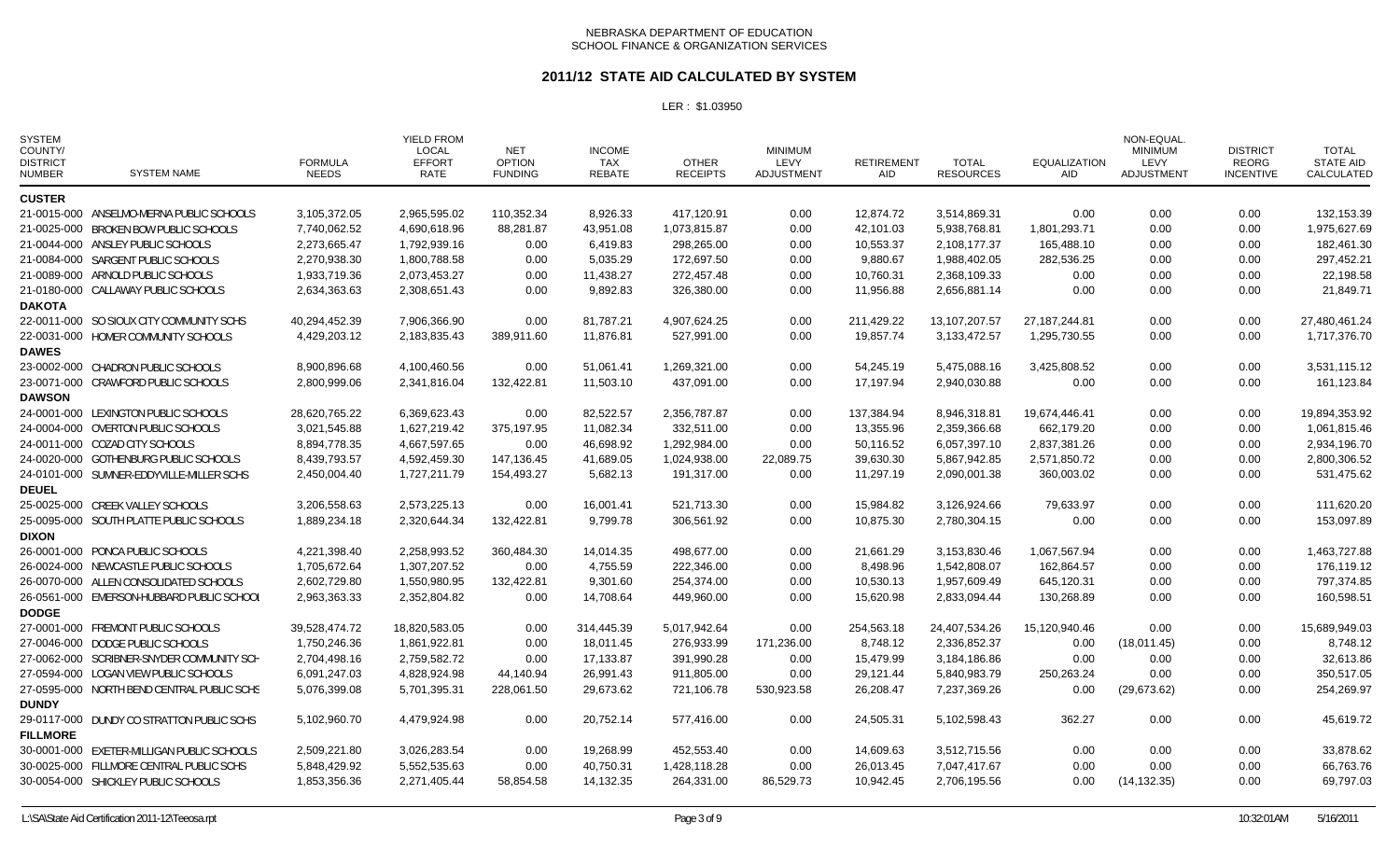#### **2011/12 STATE AID CALCULATED BY SYSTEM**

| <b>SYSTEM</b><br>COUNTY/<br><b>DISTRICT</b><br><b>NUMBER</b> | <b>SYSTEM NAME</b>                         | <b>FORMULA</b><br><b>NEEDS</b> | <b>YIELD FROM</b><br><b>LOCAL</b><br><b>EFFORT</b><br><b>RATE</b> | NET<br><b>OPTION</b><br><b>FUNDING</b> | <b>INCOME</b><br>TAX<br><b>REBATE</b> | <b>OTHER</b><br><b>RECEIPTS</b> | <b>MINIMUM</b><br>LEVY<br><b>ADJUSTMENT</b> | <b>RETIREMENT</b><br><b>AID</b> | <b>TOTAL</b><br><b>RESOURCES</b> | <b>EQUALIZATION</b><br><b>AID</b> | NON-EQUAL<br><b>MINIMUM</b><br>LEVY<br>ADJUSTMENT | <b>DISTRICT</b><br><b>REORG</b><br><b>INCENTIVE</b> | <b>TOTAL</b><br><b>STATE AID</b><br>CALCULATED |
|--------------------------------------------------------------|--------------------------------------------|--------------------------------|-------------------------------------------------------------------|----------------------------------------|---------------------------------------|---------------------------------|---------------------------------------------|---------------------------------|----------------------------------|-----------------------------------|---------------------------------------------------|-----------------------------------------------------|------------------------------------------------|
| <b>FRANKLIN</b>                                              |                                            |                                |                                                                   |                                        |                                       |                                 |                                             |                                 |                                  |                                   |                                                   |                                                     |                                                |
| <b>FRONTIER</b>                                              | 31-0506-000 FRANKLIN PUBLIC SCHOOLS        | 3.587.636.86                   | 2.088.770.92                                                      | 0.00                                   | 17.831.05                             | 388.112.00                      | 0.00                                        | 17.376.54                       | 2,512,090.51                     | 1.075.546.35                      | 0.00                                              | 0.00                                                | 1,110,753.95                                   |
|                                                              | 32-0046-000 MAYWOOD PUBLIC SCHOOLS         | 2,043,533.18                   | 1,999,107.01                                                      | 301,629.72                             | 5,188.59                              | 193,443.59                      | 0.00                                        | 9,423.15                        | 2,508,792.07                     | 0.00                              | 0.00                                              | 0.00                                                | 316,241.47                                     |
|                                                              | 32-0095-000 EUSTIS-FARNAM PUBLIC SCHOOLS   | 2,611,861.19                   | 2,541,460.33                                                      | 73,568.23                              | 12,100.44                             | 313,345.00                      | 0.00                                        | 12,344.17                       | 2,952,818.16                     | 0.00                              | 0.00                                              | 0.00                                                | 98,012.83                                      |
|                                                              | 32-0125-000 MEDICINE VALLEY PUBLIC SCHOOLS | 2,777,170.05                   | 1,606,037.83                                                      | 36,784.11                              | 7,993.31                              | 325,649.60                      | 0.00                                        | 13,010.89                       | 1,989,475.75                     | 787,694.30                        | 0.00                                              | 0.00                                                | 845,482.62                                     |
| <b>FURNAS</b>                                                |                                            |                                |                                                                   |                                        |                                       |                                 |                                             |                                 |                                  |                                   |                                                   |                                                     |                                                |
|                                                              | 33-0018-000 ARAPAHOE PUBLIC SCHOOLS        | 3.225.797.08                   | 2,232,053.91                                                      | 0.00                                   | 17.927.99                             | 505,888.00                      | 0.00                                        | 16,399.77                       | 2,772,269.67                     | 453.527.42                        | 0.00                                              | 0.00                                                | 487,855.17                                     |
|                                                              | 33-0021-000 CAMBRIDGE PUBLIC SCHOOLS       | 3,888,880.93                   | 1,569,431.01                                                      | 404,625.24                             | 15,864.36                             | 420,803.00                      | 0.00                                        | 17,181.49                       | 2,427,905.10                     | 1,460,975.83                      | 0.00                                              | 0.00                                                | 1,898,646.93                                   |
|                                                              | 33-0540-000 SOUTHERN VALLEY SCHOOLS        | 5,264,109.56                   | 3,675,229.16                                                      | 0.00                                   | 22,745.46                             | 717,816.00                      | 0.00                                        | 27,309.06                       | 4,443,099.68                     | 821,009.88                        | 0.00                                              | 0.00                                                | 871,064.40                                     |
| <b>GAGE</b>                                                  |                                            |                                |                                                                   |                                        |                                       |                                 |                                             |                                 |                                  |                                   |                                                   |                                                     |                                                |
|                                                              | 34-0001-000 SOUTHERN SCHOOL DIST 1         | 4,371,652.07                   | 2,134,128.26                                                      | 0.00                                   | 16.117.62                             | 685,320.92                      | 0.00                                        | 25,388.12                       | 2,860,954.92                     | 1,510,697.15                      | 0.00                                              | 0.00                                                | 1,552,202.89                                   |
|                                                              | 34-0015-000 BEATRICE PUBLIC SCHOOLS        | 19,290,148.81                  | 9,045,404.67                                                      | 0.00                                   | 131,818.22                            | 3,341,655.29                    | 0.00                                        | 103,975.62                      | 12,622,853.80                    | 6,667,295.01                      | 0.00                                              | 0.00                                                | 6,903,088.86                                   |
|                                                              | 34-0034-000 FREEMAN PUBLIC SCHOOLS         | 3,783,292.40                   | 2,915,600.64                                                      | 183,920.56                             | 19,778.18                             | 495,539.09                      | 0.00                                        | 17,058.30                       | 3,631,896.77                     | 151,395.63                        | 0.00                                              | 0.00                                                | 372,152.67                                     |
|                                                              | 34-0100-000 DILLER-ODELL PUBLIC SCHOOLS    | 2,643,253.28                   | 3,582,697.60                                                      | 0.00                                   | 13,536.60                             | 402,314.02                      | 564,201.63                                  | 15,332.33                       | 4,578,082.19                     | 0.00                              | (13,536.60)                                       | 0.00                                                | 15,332.33                                      |
| <b>GARDEN</b>                                                |                                            |                                |                                                                   |                                        |                                       |                                 |                                             |                                 |                                  |                                   |                                                   |                                                     |                                                |
|                                                              | 35-0001-000 GARDEN COUNTY SCHOOLS          | 3,499,525.36                   | 4,703,042.92                                                      | 0.00                                   | 14,199.52                             | 627,941.40                      | 1,842,760.35                                | 20,326.87                       | 7,208,271.05                     | 0.00                              | (14, 199.52)                                      | 0.00                                                | 20,326.87                                      |
| <b>GARFIELD</b>                                              |                                            |                                |                                                                   |                                        |                                       |                                 |                                             |                                 |                                  |                                   |                                                   |                                                     |                                                |
|                                                              | 36-0100-000 BURWELL PUBLIC SCHOOLS         | 3,846,213.12                   | 2,413,649.68                                                      | 272,202.43                             | 12,507.88                             | 372,839.00                      | 0.00                                        | 21,026.02                       | 3,092,225.01                     | 753,988.11                        | 0.00                                              | 0.00                                                | 1,059,724.45                                   |
| <b>GOSPER</b>                                                |                                            |                                |                                                                   |                                        |                                       |                                 |                                             |                                 |                                  |                                   |                                                   |                                                     |                                                |
|                                                              | 37-0030-000 ELWOOD PUBLIC SCHOOLS          | 2,629,718.92                   | 2,554,044.14                                                      | 80,925.05                              | 20,738.29                             | 470,464.00                      | 0.00                                        | 14,090.04                       | 3,140,261.51                     | 0.00                              | 0.00                                              | 0.00                                                | 115,753.37                                     |
| <b>GRANT</b>                                                 |                                            |                                |                                                                   |                                        |                                       |                                 |                                             |                                 |                                  |                                   |                                                   |                                                     |                                                |
|                                                              | 38-0011-000 HYANNIS AREA SCHOOLS           | 1,956,900.10                   | 3,438,308.83                                                      | 0.00                                   | 8,500.11                              | 251.011.00                      | 1.179.510.27                                | 9,456.83                        | 4,886,787.04                     | 0.00                              | (8,500.11)                                        | 0.00                                                | 9,456.83                                       |
| <b>GREELEY</b>                                               |                                            |                                |                                                                   |                                        |                                       |                                 |                                             |                                 |                                  |                                   |                                                   |                                                     |                                                |
|                                                              | 39-0010-000 GREELEY-WOLBACH PUBLIC SCHOOL  | 2,322,166.66                   | 2.078.804.55                                                      | 0.00                                   | 6,896.78                              | 242,340.00                      | 0.00                                        | 11,504.66                       | 2,339,545.99                     | 0.00                              | 0.00                                              | 0.00                                                | 18,401.44                                      |
|                                                              | 39-0055-000 SPALDING PUBLIC SCHOOLS        | 1,607,803.68                   | 1,078,178.40                                                      | 102,995.52                             | 8,752.32                              | 160,806.00                      | 0.00                                        | 7,198.29                        | 1,357,930.52                     | 249,873.16                        | 0.00                                              | 0.00                                                | 368,819.28                                     |
|                                                              | 39-0501-000 NORTH LOUP SCOTIA PUBLIC SCHS  | 2,392,060.95                   | 1,682,584.01                                                      | 0.00                                   | 6,604.08                              | 225,498.00                      | 0.00                                        | 13,206.15                       | 1,927,892.25                     | 464,168.70                        | 0.00                                              | 0.00                                                | 483,978.94                                     |
| <b>HALL</b>                                                  |                                            |                                |                                                                   |                                        |                                       |                                 |                                             |                                 |                                  |                                   |                                                   |                                                     |                                                |
|                                                              | 40-0002-000 GRAND ISLAND PUBLIC SCHOOLS    | 80,667,187.84                  | 26,524,098.79                                                     | 0.00                                   | 481,983.33                            | 9,433,724.38                    | 0.00                                        | 367,482.81                      | 36,807,289.31                    | 43,859,898.53                     | 0.00                                              | 0.00                                                | 44,709,364.67                                  |
|                                                              | 40-0082-000 NORTHWEST PUBLIC SCHOOLS       | 12,564,837.24                  | 5,667,018.73                                                      | 4,465,591.29                           | 63,312.58                             | 1,254,827.36                    | 0.00                                        | 60,560.71                       | 11,511,310.67                    | 1,053,526.56                      | 0.00                                              | 0.00                                                | 5,642,991.15                                   |
|                                                              | 40-0083-000 WOOD RIVER RURAL SCHOOLS       | 5,531,146.68                   | 4,673,540.28                                                      | 0.00                                   | 32,689.12                             | 774,491.00                      | 0.00                                        | 27,178.45                       | 5,507,898.86                     | 23,247.82                         | 0.00                                              | 0.00                                                | 83,115.39                                      |
|                                                              | 40-0126-000 DONIPHAN-TRUMBULL PUBLIC SCHS  | 4,930,537.02                   | 4,046,746.83                                                      | 0.00                                   | 44,281.13                             | 777,933.00                      | 0.00                                        | 26,286.60                       | 4,895,247.56                     | 35,289.47                         | 0.00                                              | 0.00                                                | 105,857.20                                     |
| <b>HAMILTON</b>                                              |                                            |                                |                                                                   |                                        |                                       |                                 |                                             |                                 |                                  |                                   |                                                   |                                                     |                                                |
|                                                              | 41-0002-000 GILTNER PUBLIC SCHOOLS         | 2,271,045.01                   | 1,565,875.32                                                      | 323,700.19                             | 10,705.93                             | 279,576.00                      | 0.00                                        | 9,843.15                        | 2,189,700.59                     | 81,344.43                         | 0.00                                              | 0.00                                                | 425,593.70                                     |
|                                                              | 41-0091-000 HAMPTON PUBLIC SCHOOLS         | 1.896.230.40                   | 1.720.114.19                                                      | 228,061.50                             | 10,832.11                             | 259.269.00                      | 0.00                                        | 10,534.83                       | 2.228.811.64                     | 0.00                              | 0.00                                              | 0.00                                                | 249.428.44                                     |
|                                                              | 41-0504-000 AURORA PUBLIC SCHOOLS          | 10.855.389.48                  | 8,562,673.55                                                      | 0.00                                   | 91,268.41                             | 2,115,240.05                    | 0.00                                        | 63,975.43                       | 10,833,157.44                    | 22,232.04                         | 0.00                                              | 0.00                                                | 177,475.88                                     |
| <b>HARLAN</b>                                                |                                            |                                |                                                                   |                                        |                                       |                                 |                                             |                                 |                                  |                                   |                                                   |                                                     |                                                |
|                                                              | 42-0002-000 ALMA PUBLIC SCHOOLS            | 3,299,938.94                   | 1,814,046.83                                                      | 110,352.34                             | 19,774.01                             | 559,706.00                      | 0.00                                        | 15,754.08                       | 2,519,633.26                     | 780,305.68                        | 0.00                                              | 0.00                                                | 926,186.11                                     |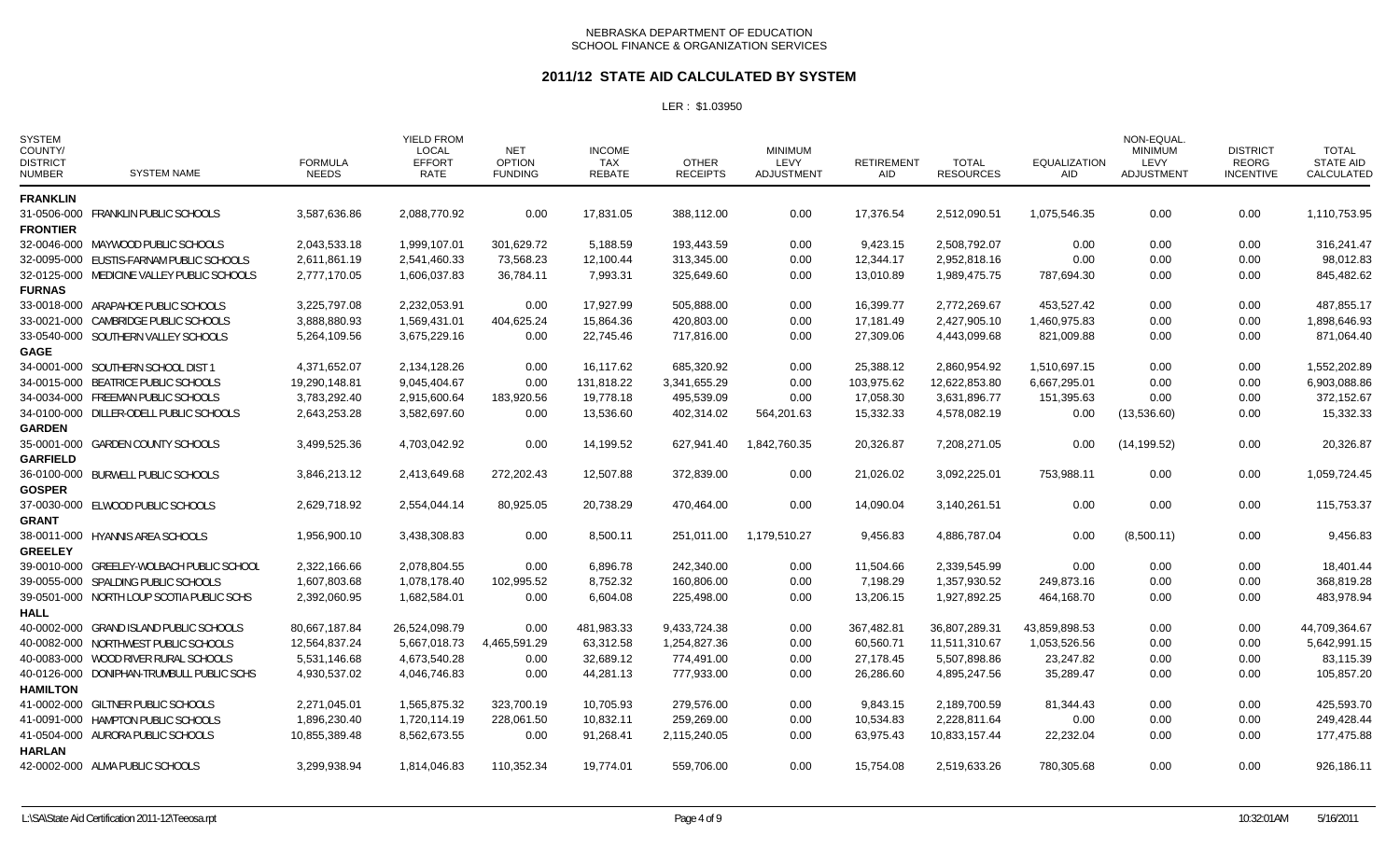#### **2011/12 STATE AID CALCULATED BY SYSTEM**

| <b>SYSTEM</b><br>COUNTY/<br><b>DISTRICT</b><br><b>NUMBER</b> | <b>SYSTEM NAME</b>                         | <b>FORMULA</b><br><b>NEEDS</b> | <b>YIELD FROM</b><br><b>LOCAL</b><br><b>EFFORT</b><br>RATE | <b>NET</b><br><b>OPTION</b><br><b>FUNDING</b> | <b>INCOME</b><br>TAX<br><b>REBATE</b> | <b>OTHER</b><br><b>RECEIPTS</b> | <b>MINIMUM</b><br>LEVY<br><b>ADJUSTMENT</b> | <b>RETIREMENT</b><br><b>AID</b> | <b>TOTAL</b><br><b>RESOURCES</b> | <b>EQUALIZATION</b><br>AID | NON-EQUAL.<br><b>MINIMUM</b><br>LEVY<br><b>ADJUSTMENT</b> | <b>DISTRICT</b><br><b>REORG</b><br><b>INCENTIVE</b> | <b>TOTAL</b><br><b>STATE AID</b><br>CALCULATED |
|--------------------------------------------------------------|--------------------------------------------|--------------------------------|------------------------------------------------------------|-----------------------------------------------|---------------------------------------|---------------------------------|---------------------------------------------|---------------------------------|----------------------------------|----------------------------|-----------------------------------------------------------|-----------------------------------------------------|------------------------------------------------|
| <b>HAYES</b>                                                 |                                            |                                |                                                            |                                               |                                       |                                 |                                             |                                 |                                  |                            |                                                           |                                                     |                                                |
| <b>HITCHCOCK</b>                                             | 43-0079-000 HAYES CENTER PUBLIC SCHOOLS    | 2,183,497.82                   | 1,857,258.07                                               | 102,995.52                                    | 3,994.21                              | 182.697.39                      | 0.00                                        | 10,461.19                       | 2,157,406.38                     | 26,091.44                  | 0.00                                                      | 0.00                                                | 143,542.36                                     |
| <b>HOLT</b>                                                  | 44-0070-000 HITCHCOCK CO SCH SYSTEM        | 3,119,399.62                   | 2,434,077.11                                               | 0.00                                          | 15,036.55                             | 442,384.00                      | 0.00                                        | 13,311.59                       | 2,904,809.25                     | 214,590.36                 | 0.00                                                      | 0.00                                                | 242,938.51                                     |
|                                                              | 45-0007-000 O'NEILL PUBLIC SCHOOLS         | 8,168,139.79                   | 6,380,055.88                                               | 0.00                                          | 46,148.50                             | 1,390,631.00                    | 0.00                                        | 45,043.16                       | 7,861,878.54                     | 306,261.26                 | 0.00                                                      | 0.00                                                | 397,452.92                                     |
|                                                              | 45-0029-000 EWING PUBLIC SCHOOLS           | 1,989,399.53                   | 1,491,688.73                                               | 0.00                                          | 5,318.29                              | 214,227.00                      | 0.00                                        | 9,647.52                        | 1,720,881.54                     | 268,517.99                 | 0.00                                                      | 0.00                                                | 283,483.80                                     |
|                                                              | 45-0044-000 STUART PUBLIC SCHOOLS          | 1,949,504.13                   | 1,096,629.12                                               | 117,709.16                                    | 6,571.22                              | 248,031.00                      | 0.00                                        | 9,064.10                        | 1,478,004.60                     | 471,499.53                 | 0.00                                                      | 0.00                                                | 604,844.01                                     |
|                                                              | 45-0137-000 CHAMBERS PUBLIC SCHOOLS        | 2,086,280.43                   | 1,598,750.95                                               | 161,850.10                                    | 5,438.12                              | 221,974.00                      | 0.00                                        | 9,508.58                        | 1,997,521.74                     | 88,758.68                  | 0.00                                                      | 0.00                                                | 265,555.48                                     |
| <b>HOOKER</b>                                                | 45-0239-000 WEST HOLT PUBLIC SCHOOLS       | 3,775,158.18                   | 5,795,336.93                                               | 0.00                                          | 16,357.69                             | 719,757.00                      | 1,394,337.44                                | 20,929.37                       | 7,946,718.42                     | 0.00                       | (16, 357.69)                                              | 0.00                                                | 20,929.37                                      |
|                                                              | 46-0001-000 MULLEN PUBLIC SCHOOLS          | 2.574.353.61                   | 2.998.244.57                                               | 235.418.32                                    | 5,924.11                              | 350.014.48                      | 462,067.13                                  | 11,253.00                       | 4,062,921.61                     | 0.00                       | (5,924.11)                                                | 0.00                                                | 246,671.32                                     |
| <b>HOWARD</b>                                                |                                            |                                |                                                            |                                               |                                       |                                 |                                             |                                 |                                  |                            |                                                           |                                                     |                                                |
|                                                              | 47-0001-000 ST PAUL PUBLIC SCHOOLS         | 6,359,127.75                   | 3,239,597.17                                               | 0.00                                          | 33,487.51                             | 781,060.00                      | 0.00                                        | 27,103.44                       | 4,081,248.11                     | 2,277,879.64               | 0.00                                                      | 0.00                                                | 2,338,470.59                                   |
|                                                              | 47-0100-000 CENTURA PUBLIC SCHOOLS         | 5,196,968.25                   | 3,181,011.34                                               | 176,563.74                                    | 26,748.82                             | 625,127.66                      | 82,011.64                                   | 24,307.11                       | 4,115,770.32                     | 1,081,197.93               | 0.00                                                      | 0.00                                                | 1,308,817.61                                   |
|                                                              | 47-0103-000 ELBA PUBLIC SCHOOLS            | 1,395,673.72                   | 751,662.78                                                 | 147,136.45                                    | 3,296.83                              | 124,439.00                      | 0.00                                        | 7,117.69                        | 1,033,652.75                     | 362,020.96                 | 0.00                                                      | 0.00                                                | 519,571.94                                     |
| <b>JEFFERSON</b>                                             |                                            |                                |                                                            |                                               |                                       |                                 |                                             |                                 |                                  |                            |                                                           |                                                     |                                                |
|                                                              | 48-0008-000 FAIRBURY PUBLIC SCHOOLS        | 8,874,436.24                   | 6,589,192.52                                               | 0.00                                          | 54,364.29                             | 1,267,360.89                    | 0.00                                        | 42,617.78                       | 7,953,535.48                     | 920,900.76                 | 0.00                                                      | 0.00                                                | 1,017,882.84                                   |
|                                                              | 48-0300-000 TRI COUNTY PUBLIC SCHOOLS      | 4,169,984.13                   | 4,597,610.08                                               | 139,779.63                                    | 26,186.30                             | 617,706.11                      | 819,122.07                                  | 22,093.05                       | 6,222,497.23                     | 0.00                       | (26, 186.30)                                              | 0.00                                                | 161,872.68                                     |
|                                                              | 48-0303-000 MERIDIAN PUBLIC SCHOOLS        | 2,009,675.13                   | 2,057,707.90                                               | 286,916.08                                    | 10,740.64                             | 251,657.32                      | 0.00                                        | 11,097.35                       | 2,618,119.29                     | 0.00                       | 0.00                                                      | 0.00                                                | 308,754.07                                     |
| <b>JOHNSON</b>                                               |                                            |                                |                                                            |                                               |                                       |                                 |                                             |                                 |                                  |                            |                                                           |                                                     |                                                |
|                                                              | 49-0033-000 STERLING PUBLIC SCHOOLS        | 2,409,157.36                   | 1,618,047.59                                               | 0.00                                          | 10,465.29                             | 248,902.42                      | 0.00                                        | 11,642.01                       | 1,889,057.32                     | 520,100.04                 | 0.00                                                      | 0.00                                                | 542,207.35                                     |
| <b>KEARNEY</b>                                               | 49-0050-000 JOHNSON CO CENTRAL PUBLIC SCHS | 5.308.254.28                   | 3.790.685.17                                               | 0.00                                          | 28,963.14                             | 610,155.08                      | 0.00                                        | 29,564.58                       | 4.459.367.97                     | 848,886.31                 | 0.00                                                      | 0.00                                                | 907.414.03                                     |
|                                                              | 50-0001-000 WILCOX-HILDRETH PUBLIC SCHOOLS | 2,847,830.12                   | 3,714,852.25                                               | 0.00                                          | 16,180.39                             | 426,471.00                      | 0.00                                        | 14,375.83                       | 4,171,879.48                     | 0.00                       | 0.00                                                      | 0.00                                                | 30,556.22                                      |
|                                                              | 50-0501-000 AXTELL COMMUNITY SCHOOLS       | 2,758,966.43                   | 2,434,267.22                                               | 0.00                                          | 15,937.15                             | 429,035.00                      | 0.00                                        | 13,894.91                       | 2,893,134.29                     | 0.00                       | 0.00                                                      | 0.00                                                | 29,832.06                                      |
|                                                              | 50-0503-000 MINDEN PUBLIC SCHOOLS          | 7,495,603.08                   | 6,440,515.91                                               | 51,497.76                                     | 61,952.14                             | 1,012,695.00                    | 0.00                                        | 39,608.73                       | 7,606,269.54                     | 0.00                       | 0.00                                                      | 0.00                                                | 153,058.63                                     |
| <b>KEITH</b>                                                 |                                            |                                |                                                            |                                               |                                       |                                 |                                             |                                 |                                  |                            |                                                           |                                                     |                                                |
|                                                              | 51-0001-000 OGALLALA PUBLIC SCHOOLS        | 9,371,343.42                   | 6,616,260.42                                               | 0.00                                          | 63,943.39                             | 1,983,518.00                    | 0.00                                        | 51,972.17                       | 8,715,693.98                     | 655,649.44                 | 0.00                                                      | 0.00                                                | 771,565.00                                     |
|                                                              | 51-0006-000 PAXTON CONSOLIDATED SCHOOLS    | 2,594,178.82                   | 2,432,743.72                                               | 294,272.90                                    | 12,385.40                             | 313,833.77                      | 117,015.09                                  | 10,524.16                       | 3,180,775.04                     | 0.00                       | (12, 385.40)                                              | 0.00                                                | 304,797.06                                     |
| <b>KEYA PAHA</b>                                             |                                            |                                |                                                            |                                               |                                       |                                 |                                             |                                 |                                  |                            |                                                           |                                                     |                                                |
|                                                              | 52-0100-000 KEYA PAHA COUNTY SCHOOLS       | 1,580,806.84                   | 2,661,283.01                                               | 0.00                                          | 5,127.47                              | 151,481.00                      | 491,550.11                                  | 7,326.96                        | 3,316,768.55                     | 0.00                       | (5, 127.47)                                               | 0.00                                                | 7,326.96                                       |
| <b>KIMBALL</b>                                               |                                            |                                |                                                            |                                               |                                       |                                 |                                             |                                 |                                  |                            |                                                           |                                                     |                                                |
| <b>KNOX</b>                                                  | 53-0001-000 KIMBALL PUBLIC SCHOOLS         | 5,447,630.15                   | 4,686,496.90                                               | 7.356.82                                      | 27,638.35                             | 827.148.40                      | 0.00                                        | 29,902.53                       | 5,578,543.00                     | 0.00                       | 0.00                                                      | 0.00                                                | 64,897.70                                      |
|                                                              | 54-0013-000 CREIGHTON PUBLIC SCHOOLS       | 3,689,235.20                   | 2,401,279.33                                               | 22,070.47                                     | 14,186.79                             | 521,200.00                      | 0.00                                        | 19,253.24                       | 2,977,989.83                     | 711,245.37                 | 0.00                                                      | 0.00                                                | 766,755.86                                     |
|                                                              | 54-0096-000 CROFTON COMMUNITY SCHOOLS      | 3,677,191.97                   | 2,962,448.39                                               | 125,065.98                                    | 17,475.03                             | 456,422.00                      | 0.00                                        | 18,838.11                       | 3,580,249.51                     | 96,942.46                  | 0.00                                                      | 0.00                                                | 258,321.58                                     |
|                                                              | 54-0501-000 NIOBRARA PUBLIC SCHOOLS        | 2,283,889.51                   | 1,029,615.98                                               | 132,422.81                                    | 4,411.29                              | 350,982.00                      | 0.00                                        | 11,194.08                       | 1,528,626.15                     | 755,263.36                 | 0.00                                                      | 0.00                                                | 903,291.54                                     |
|                                                              | 54-0505-000 SANTEE COMMUNITY SCHOOLS       | 2,311,888.12                   | 40,165.41                                                  | 0.00                                          | 219.40                                | 327,884.00                      | 0.00                                        | 15,506.95                       | 383,775.76                       | 1,928,112.36               | 0.00                                                      | 0.00                                                | 1,943,838.71                                   |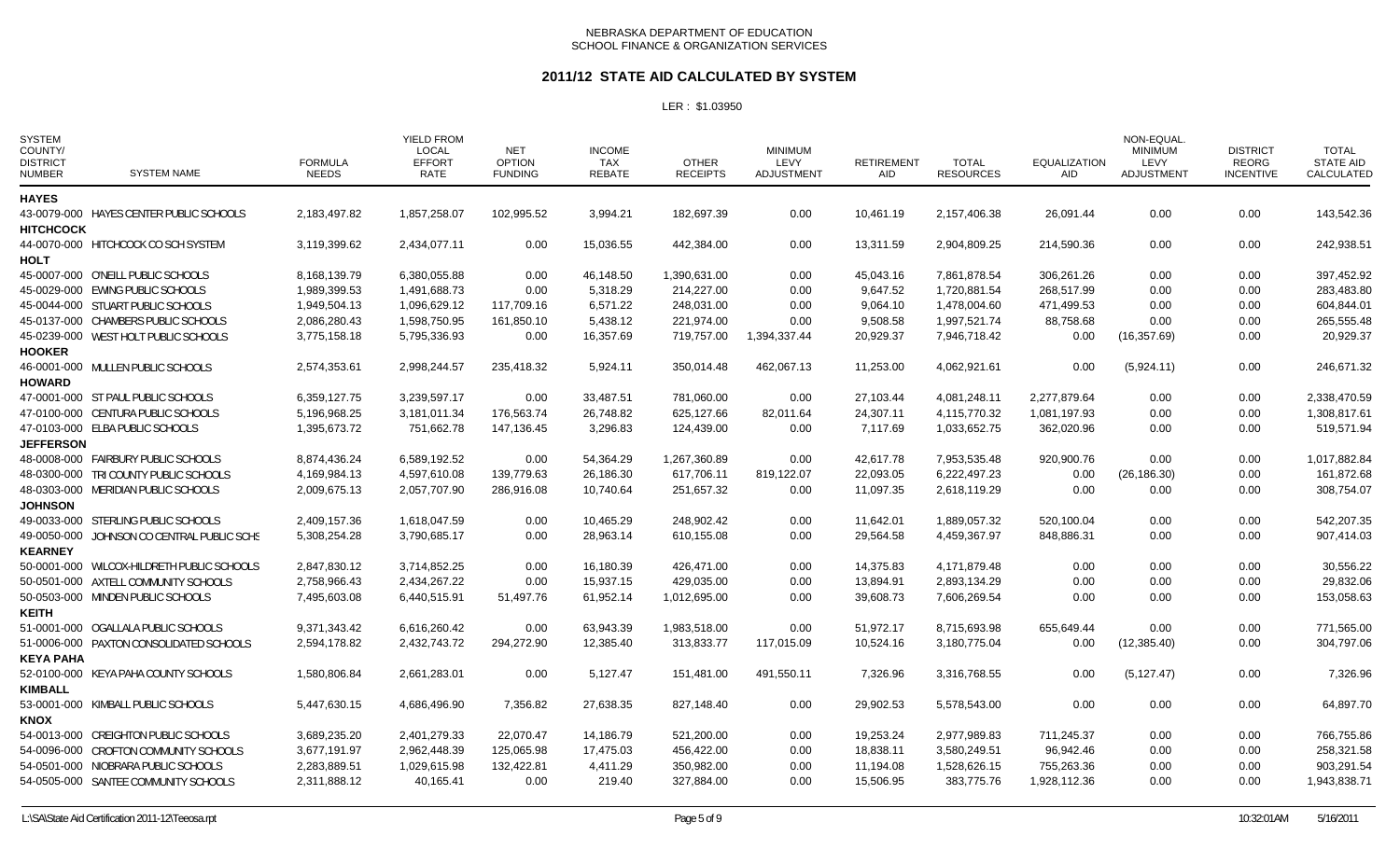#### **2011/12 STATE AID CALCULATED BY SYSTEM**

| <b>SYSTEM</b><br>COUNTY/<br><b>DISTRICT</b><br><b>NUMBER</b> | <b>SYSTEM NAME</b>                        | <b>FORMULA</b><br><b>NEEDS</b> | <b>YIELD FROM</b><br>LOCAL<br><b>EFFORT</b><br>RATE | <b>NET</b><br><b>OPTION</b><br><b>FUNDING</b> | <b>INCOME</b><br>TAX<br>REBATE | <b>OTHER</b><br><b>RECEIPTS</b> | <b>MINIMUM</b><br>LEVY<br>ADJUSTMENT | <b>RETIREMENT</b><br>AID. | <b>TOTAL</b><br><b>RESOURCES</b> | <b>EQUALIZATION</b><br><b>AID</b> | <b>NON-EQUAL</b><br><b>MINIMUM</b><br>LEVY<br>ADJUSTMENT | <b>DISTRICT</b><br><b>REORG</b><br><b>INCENTIVE</b> | <b>TOTAL</b><br><b>STATE AID</b><br>CALCULATED |
|--------------------------------------------------------------|-------------------------------------------|--------------------------------|-----------------------------------------------------|-----------------------------------------------|--------------------------------|---------------------------------|--------------------------------------|---------------------------|----------------------------------|-----------------------------------|----------------------------------------------------------|-----------------------------------------------------|------------------------------------------------|
| <b>KNOX</b>                                                  |                                           |                                |                                                     |                                               |                                |                                 |                                      |                           |                                  |                                   |                                                          |                                                     |                                                |
|                                                              | 54-0576-000 WAUSA PUBLIC SCHOOLS          | 2,439,746.78                   | 1.634.554.24                                        | 0.00                                          | 9,621.51                       | 261.955.00                      | 0.00                                 | 12,164.69                 | 1,918,295.44                     | 521,451.34                        | 0.00                                                     | 0.00                                                | 543,237.54                                     |
|                                                              | 54-0586-000 BLOOMFIELD COMMUNITY SCHOOLS  | 2,737,848.74                   | 2,502,729.13                                        | 0.00                                          | 16,302.72                      | 350,517.00                      | 53,208.58                            | 12,089.97                 | 2,934,847.40                     | 0.00                              | (16,302.72)                                              | 0.00                                                | 12,089.97                                      |
| <b>LANCASTER</b>                                             |                                           |                                |                                                     |                                               |                                |                                 |                                      |                           |                                  |                                   |                                                          |                                                     |                                                |
|                                                              | 55-0001-000 LINCOLN PUBLIC SCHOOLS        | 299,587,432.99                 | 172,711,840.00                                      | 198,634.21                                    | 3,410,672.45                   | 57,669,664.25                   | 0.00                                 | 1,906,506.82              | 235,897,317.73                   | 63,690,115.26                     | 0.00                                                     | 0.00                                                | 69,205,928.74                                  |
|                                                              | 55-0145-000 WAVERLY SCHOOL DISTRICT 145   | 15,254,329.18                  | 11,784,187.42                                       | 0.00                                          | 138,121.30                     | 2,980,131.83                    | 0.00                                 | 83,818.81                 | 14,986,259.35                    | 268,069.83                        | 0.00                                                     | 0.00                                                | 490,009.93                                     |
|                                                              | 55-0148-000 MALCOLM PUBLIC SCHOOLS        | 4,971,438.25                   | 2,268,781.61                                        | 904,889.17                                    | 30.171.99                      | 528,501.80                      | 0.00                                 | 27,862.28                 | 3,760,206.85                     | 1,211,231.40                      | 0.00                                                     | 0.00                                                | 2,174,154.84                                   |
|                                                              | 55-0160-000 NORRIS SCHOOL DIST 160        | 16,895,756.51                  | 8,975,786.21                                        | 588.545.80                                    | 112,932.31                     | 2,191,562.18                    | 0.00                                 | 92,118.31                 | 11,960,944.81                    | 4,934,811.69                      | 0.00                                                     | 0.00                                                | 5,728,408.12                                   |
|                                                              | 55-0161-000 RAYMOND CENTRAL PUBLIC SCHOOL | 5,825,832.61                   | 4,337,451.37                                        | 0.00                                          | 59,711.15                      | 899,744.21                      | 0.00                                 | 33,762.37                 | 5,330,669.10                     | 495,163.51                        | 0.00                                                     | 0.00                                                | 588,637.03                                     |
| <b>LEARNING COM</b>                                          |                                           |                                |                                                     |                                               |                                |                                 |                                      |                           |                                  |                                   |                                                          |                                                     |                                                |
|                                                              | 00-9000-000 LEARNING COMMUNITY            | 1,009,846,198.01               | 487,381,423.21                                      | 29,140,374.12                                 | 10,432,470.19                  | 150,053,206.04                  | 0.00                                 | 5,405,503.69              | 682,412,977.25                   | 327,433,220.75                    | 0.00                                                     | 0.00                                                | 372,411,568.76                                 |
| <b>LINCOLN</b>                                               |                                           |                                |                                                     |                                               |                                |                                 |                                      |                           |                                  |                                   |                                                          |                                                     |                                                |
|                                                              | 56-0001-000 NORTH PLATTE PUBLIC SCHOOLS   | 33,481,775.24                  | 17,662,493.29                                       | 0.00                                          | 333,966.28                     | 5,873,335.00                    | 0.00                                 | 210,251.51                | 24,080,046.09                    | 9,401,729.15                      | 0.00                                                     | 0.00                                                | 9,945,946.94                                   |
|                                                              | 56-0006-000 BRADY PUBLIC SCHOOLS          | 2,291,257.02                   | 1,718,891.62                                        | 110,352.34                                    | 8,604.13                       | 259,126.73                      | 0.00                                 | 10,465.28                 | 2,107,440.09                     | 183,816.93                        | 0.00                                                     | 0.00                                                | 313,238.67                                     |
|                                                              | 56-0007-000 MAXWELL PUBLIC SCHOOLS        | 2,908,347.95                   | 1,617,992.06                                        | 823,964.13                                    | 6,978.85                       | 363,505.07                      | 0.00                                 | 19,446.39                 | 2,831,886.49                     | 76,461.45                         | 0.00                                                     | 0.00                                                | 926,850.81                                     |
|                                                              | 56-0037-000 HERSHEY PUBLIC SCHOOLS        | 5,228,804.03                   | 3,055,835.56                                        | 816,607.30                                    | 19,000.85                      | 648,098.52                      | 0.00                                 | 22,818.12                 | 4,562,360.35                     | 666,443.67                        | 0.00                                                     | 0.00                                                | 1,524,869.95                                   |
|                                                              | 56-0055-000 SUTHERLAND PUBLIC SCHOOLS     | 3,828,243.47                   | 2,363,788.94                                        | 0.00                                          | 17,494.61                      | 480,043.39                      | 0.00                                 | 19,520.67                 | 2,880,847.60                     | 947,395.87                        | 0.00                                                     | 0.00                                                | 984,411.14                                     |
|                                                              | 56-0565-000 WALLACE PUBLIC SCH DIST 65 R  | 2,424,441.28                   | 3,036,723.99                                        | 250,131.97                                    | 9,568.31                       | 217,440.22                      | 310,245.39                           | 10,878.18                 | 3,834,988.06                     | 0.00                              | (9,568.31)                                               | 0.00                                                | 261,010.15                                     |
| <b>LOGAN</b>                                                 |                                           |                                |                                                     |                                               |                                |                                 |                                      |                           |                                  |                                   |                                                          |                                                     |                                                |
|                                                              | 57-0501-000 STAPLETON PUBLIC SCHOOLS      | 2.381.736.36                   | 1,913,775.38                                        | 353.127.48                                    | 7,830.45                       | 269.220.14                      | 32.034.34                            | 10,251.04                 | 2.586.238.83                     | 0.00                              | (7,830.45)                                               | 0.00                                                | 363.378.52                                     |
| <b>LOUP</b>                                                  |                                           |                                |                                                     |                                               |                                |                                 |                                      |                           |                                  |                                   |                                                          |                                                     |                                                |
|                                                              | 58-0025-000 LOUP COUNTY PUBLIC SCHOOLS    | 1,599,390.18                   | 1,373,224.77                                        | 0.00                                          | 3,379.41                       | 149,666.00                      | 0.00                                 | 7,321.81                  | 1,533,591.99                     | 65,798.19                         | 0.00                                                     | 0.00                                                | 76,499.41                                      |
| <b>MADISON</b>                                               |                                           |                                |                                                     |                                               |                                |                                 |                                      |                           |                                  |                                   |                                                          |                                                     |                                                |
|                                                              | 59-0001-000 MADISON PUBLIC SCHOOLS        | 5,321,678.62                   | 3,978,604.85                                        | 0.00                                          | 34,149.20                      | 775,188.81                      | 0.00                                 | 29,149.55                 | 4,817,092.40                     | 504,586.22                        | 0.00                                                     | 0.00                                                | 567,884.96                                     |
|                                                              | 59-0002-000 NORFOLK PUBLIC SCHOOLS        | 34,092,107.35                  | 19,043,281.15                                       | 0.00                                          | 338,716.80                     | 6,161,654.00                    | 0.00                                 | 207,472.65                | 25,751,124.61                    | 8,340,982.74                      | 0.00                                                     | 0.00                                                | 8,887,172.20                                   |
|                                                              | 59-0005-000 BATTLE CREEK PUBLIC SCHOOLS   | 4,458,185.44                   | 3,375,040.59                                        | 529,691.22                                    | 23,376.65                      | 519,577.50                      | 0.00                                 | 20,919.90                 | 4,468,605.86                     | 0.00                              | 0.00                                                     | 0.00                                                | 573,987.77                                     |
|                                                              | 59-0013-000 NEWMAN GROVE PUBLIC SCHOOLS   | 2,471,105.00                   | 2,895,881.70                                        | 44,140.94                                     | 11,861.92                      | 368,299.25                      | 398,096.68                           | 12,608.94                 | 3,730,889.42                     | 0.00                              | (11,861.92)                                              | 0.00                                                | 56,749.88                                      |
|                                                              | 59-0080-000 ELKHORN VALLEY SCHOOLS        | 3,093,202.40                   | 3,405,137.60                                        | 0.00                                          | 18,912.15                      | 473,055.03                      | 0.00                                 | 16,806.48                 | 3,913,911.27                     | 0.00                              | 0.00                                                     | 0.00                                                | 35,718.63                                      |
| <b>MCPHERSON</b>                                             |                                           |                                |                                                     |                                               |                                |                                 |                                      |                           |                                  |                                   |                                                          |                                                     |                                                |
|                                                              | 60-0090-000 MC PHERSON COUNTY SCHOOLS     | 1,773,327.66                   | 1,791,168.66                                        | 161,850.10                                    | 2,644.02                       | 129,153.76                      | 86,155.30                            | 6,775.89                  | 2,177,747.72                     | 0.00                              | (2,644.02)                                               | 0.00                                                | 168,625.99                                     |
| <b>MERRICK</b>                                               |                                           |                                |                                                     |                                               |                                |                                 |                                      |                           |                                  |                                   |                                                          |                                                     |                                                |
|                                                              | 61-0004-000 CENTRAL CITY PUBLIC SCHOOLS   | 7,050,598.46                   | 5,327,839.78                                        | 110,352.34                                    | 43,976.91                      | 1,075,622.58                    | 0.00                                 | 35,635.59                 | 6,593,427.19                     | 457,171.27                        | 0.00                                                     | 0.00                                                | 647,136.11                                     |
|                                                              | 61-0049-000 PALMER PUBLIC SCHOOLS         | 2,703,452.67                   | 1,487,392.27                                        | 500,263.93                                    | 7,683.86                       | 259.645.00                      | 0.00                                 | 10,585.06                 | 2,265,570.12                     | 437,882.55                        | 0.00                                                     | 0.00                                                | 956.415.40                                     |
| <b>MORRILL</b>                                               |                                           |                                |                                                     |                                               |                                |                                 |                                      |                           |                                  |                                   |                                                          |                                                     |                                                |
|                                                              | 62-0021-000 BAYARD PUBLIC SCHOOLS         | 4,586,303.26                   | 1,916,511.14                                        | 132,422.81                                    | 16,570.56                      | 617,749.77                      | 0.00                                 | 22,608.39                 | 2,705,862.67                     | 1,880,440.59                      | 0.00                                                     | 0.00                                                | 2,052,042.35                                   |
|                                                              | 62-0063-000 BRIDGEPORT PUBLIC SCHOOLS     | 6,200,472.41                   | 3,759,949.93                                        | 0.00                                          | 23,778.90                      | 899,193.16                      | 291,897.99                           | 31,238.77                 | 5,006,058.75                     | 1,194,413.66                      | 0.00                                                     | 0.00                                                | 1,249,431.33                                   |
| <b>NANCE</b>                                                 |                                           |                                |                                                     |                                               |                                |                                 |                                      |                           |                                  |                                   |                                                          |                                                     |                                                |
|                                                              | 63-0001-000 FULLERTON PUBLIC SCHOOLS      | 3,409,176.69                   | 2,581,561.36                                        | 0.00                                          | 14,044.48                      | 433,126.49                      | 0.00                                 | 17,112.38                 | 3,045,844.71                     | 363,331.98                        | 0.00                                                     | 0.00                                                | 394,488.85                                     |
|                                                              | 63-0030-000 TWIN RIVER PUBLIC SCHOOLS     | 5,031,125.84                   | 5,053,933.22                                        | 0.00                                          | 22,839.45                      | 591,941.72                      | 0.00                                 | 23,745.89                 | 5,692,460.28                     | 0.00                              | 0.00                                                     | 0.00                                                | 46,585.34                                      |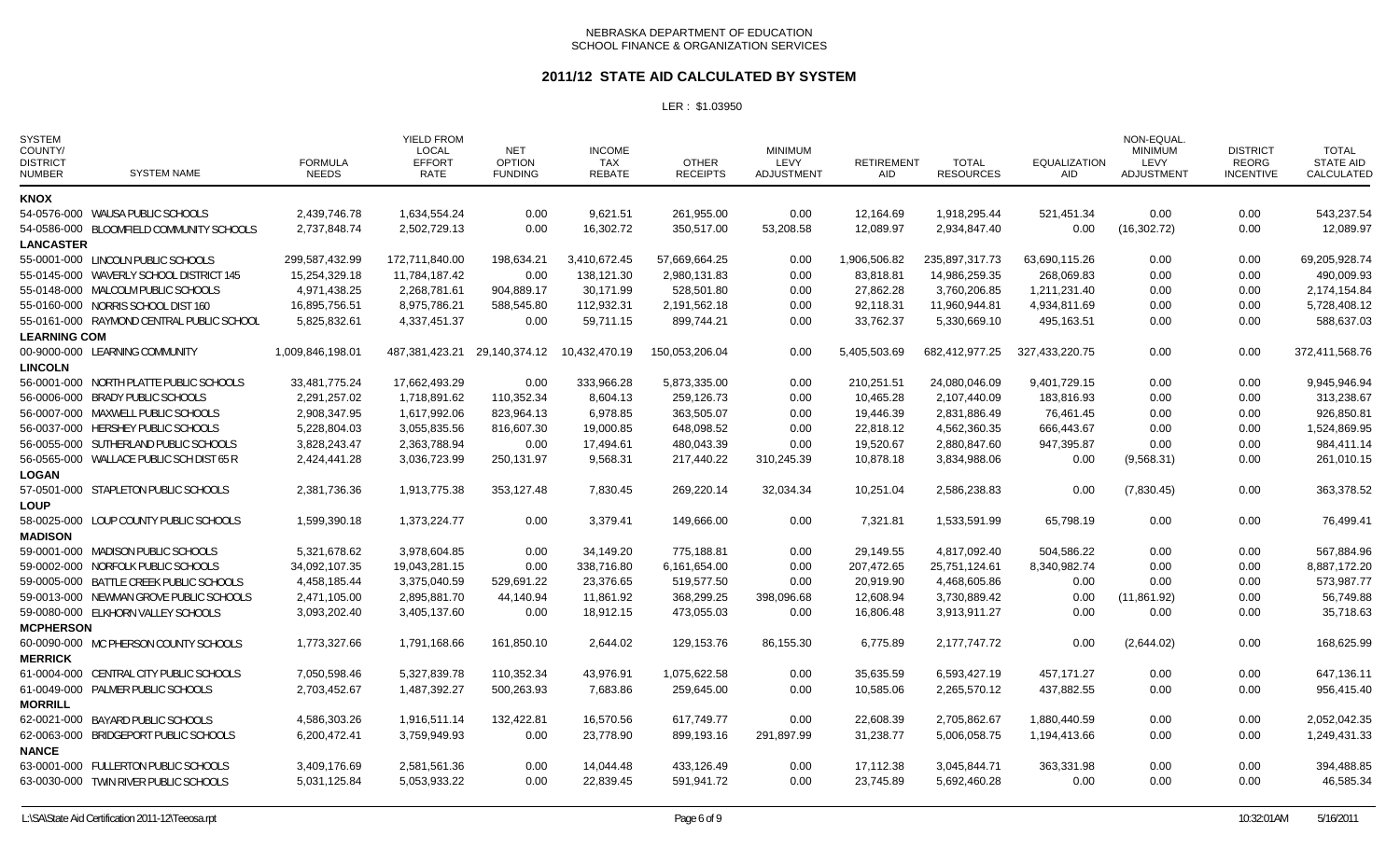### **2011/12 STATE AID CALCULATED BY SYSTEM**

| <b>SYSTEM</b><br>COUNTY/<br><b>DISTRICT</b><br><b>NUMBER</b> | <b>SYSTEM NAME</b>                         | <b>FORMULA</b><br><b>NEEDS</b> | <b>YIELD FROM</b><br><b>LOCAL</b><br><b>EFFORT</b><br>RATE | <b>NET</b><br><b>OPTION</b><br><b>FUNDING</b> | <b>INCOME</b><br><b>TAX</b><br><b>REBATE</b> | <b>OTHER</b><br><b>RECEIPTS</b> | <b>MINIMUM</b><br><b>LEVY</b><br><b>ADJUSTMENT</b> | <b>RETIREMENT</b><br>AID | <b>TOTAL</b><br><b>RESOURCES</b> | <b>EQUALIZATION</b><br>AID | NON-EQUAL.<br><b>MINIMUM</b><br>LEVY<br><b>ADJUSTMENT</b> | <b>DISTRICT</b><br><b>REORG</b><br><b>INCENTIVE</b> | <b>TOTAL</b><br><b>STATE AID</b><br>CALCULATED |
|--------------------------------------------------------------|--------------------------------------------|--------------------------------|------------------------------------------------------------|-----------------------------------------------|----------------------------------------------|---------------------------------|----------------------------------------------------|--------------------------|----------------------------------|----------------------------|-----------------------------------------------------------|-----------------------------------------------------|------------------------------------------------|
| <b>NEMAHA</b>                                                |                                            |                                |                                                            |                                               |                                              |                                 |                                                    |                          |                                  |                            |                                                           |                                                     |                                                |
|                                                              | 64-0023-000 JOHNSON-BROCK PUBLIC SCHOOLS   | 3,050,446.16                   | 2,331,729.15                                               | 404,625.24                                    | 13,551.18                                    | 355,084.29                      | 0.00                                               | 13,293.35                | 3,118,283.22                     | 0.00                       | 0.00                                                      | 0.00                                                | 431,469.77                                     |
|                                                              | 64-0029-000 AUBURN PUBLIC SCHOOLS          | 7.995.468.83                   | 4,200,878.99                                               | 66,211.40                                     | 65.154.87                                    | 1,290,201.00                    | 0.00                                               | 42,192.90                | 5,664,639.17                     | 2,330,829.66               | 0.00                                                      | 0.00                                                | 2,504,388.84                                   |
| <b>NUCKOLLS</b>                                              |                                            |                                |                                                            |                                               |                                              |                                 |                                                    |                          |                                  |                            |                                                           |                                                     |                                                |
|                                                              | 65-0011-000 SUPERIOR PUBLIC SCHOOLS        | 4,790,088.95                   | 2,676,352.34                                               | 0.00                                          | 26,148.08                                    | 716,488.13                      | 0.00                                               | 23,194.17                | 3,442,182.73                     | 1,347,906.22               | 0.00                                                      | 0.00                                                | 1,397,248.47                                   |
|                                                              | 65-2005-000 SO CENTRAL NE UNIFIED SYSTEM 5 | 8,562,354.52                   | 8,040,166.74                                               | 0.00                                          | 42,750.84                                    | 1,401,214.02                    | 0.00                                               | 46,215.67                | 9,530,347.27                     | 0.00                       | 0.00                                                      | 0.00                                                | 88,966.51                                      |
| <b>OTOE</b>                                                  |                                            |                                |                                                            |                                               |                                              |                                 |                                                    |                          |                                  |                            |                                                           |                                                     |                                                |
|                                                              | 66-0027-000 SYRACUSE-DUNBAR-AVOCA SCHOOL   | 6,924,527.11                   | 4,804,563.02                                               | 0.00                                          | 50,105.00                                    | 1,012,493.84                    | 0.00                                               | 40,869.43                | 5,908,031.29                     | 1,016,495.82               | 0.00                                                      | 0.00                                                | 1,107,470.25                                   |
|                                                              | 66-0111-000 NEBRASKA CITY PUBLIC SCHOOLS   | 12,497,760.84                  | 7,079,413.38                                               | 0.00                                          | 95,424.27                                    | 2,244,087.98                    | 0.00                                               | 71,663.06                | 9,490,588.69                     | 3,007,172.15               | 0.00                                                      | 0.00                                                | 3,174,259.48                                   |
|                                                              | 66-0501-000 PALMYRA DISTRICT OR 1          | 4,441,981.43                   | 3,182,758.51                                               | 0.00                                          | 33,614.45                                    | 541,390.32                      | 0.00                                               | 22,205.14                | 3,779,968.42                     | 662,013.00                 | 0.00                                                      | 0.00                                                | 717,832.60                                     |
| <b>PAWNEE</b>                                                |                                            |                                |                                                            |                                               |                                              |                                 |                                                    |                          |                                  |                            |                                                           |                                                     |                                                |
|                                                              | 67-0001-000 PAWNEE CITY PUBLIC SCHOOLS     | 3,071,331.39                   | 1,681,173.90                                               | 220.704.68                                    | 12.444.22                                    | 351.371.00                      | 0.00                                               | 15.497.85                | 2,281,191.64                     | 790,139.74                 | 0.00                                                      | 0.00                                                | 1.038.786.49                                   |
|                                                              | 67-0069-000 LEWISTON CONSOLIDATED SCHOOLS  | 2,363,242.46                   | 2,127,304.28                                               | 139,779.63                                    | 6,063.02                                     | 210,185.37                      | 0.00                                               | 11,521.49                | 2,494,853.79                     | 0.00                       | 0.00                                                      | 0.00                                                | 157,364.14                                     |
| <b>PERKINS</b>                                               |                                            |                                |                                                            |                                               |                                              |                                 |                                                    |                          |                                  |                            |                                                           |                                                     |                                                |
|                                                              | 68-0020-000 PERKINS COUNTY SCHOOLS         | 5,330,443.21                   | 5,979,049.33                                               | 0.00                                          | 32,555.66                                    | 831,151.80                      | 1,129,663.58                                       | 27,072.01                | 7,999,492.38                     | 0.00                       | (32, 555.66)                                              | 0.00                                                | 27,072.01                                      |
| <b>PHELPS</b>                                                |                                            |                                |                                                            |                                               |                                              |                                 |                                                    |                          |                                  |                            |                                                           |                                                     |                                                |
|                                                              | 69-0044-000 HOLDREGE PUBLIC SCHOOLS        | 9,959,289.86                   | 6,347,566.30                                               | 0.00                                          | 94,865.47                                    | 1,484,169.49                    | 0.00                                               | 53,338.82                | 7,979,940.08                     | 1,979,349.77               | 0.00                                                      | 0.00                                                | 2,127,554.06                                   |
|                                                              | 69-0054-000 BERTRAND PUBLIC SCHOOLS        | 2,734,829.05                   | 2,993,316.99                                               | 0.00                                          | 15,946.28                                    | 414,103.95                      | 0.00                                               | 13,506.00                | 3,436,873.22                     | 0.00                       | 0.00                                                      | 0.00                                                | 29,452.28                                      |
|                                                              | 69-0055-000 LOOMIS PUBLIC SCHOOLS          | 2,328,957.10                   | 2,395,712.13                                               | 242.775.14                                    | 7,331.26                                     | 309,722.03                      | 0.00                                               | 11.685.87                | 2,967,226.43                     | 0.00                       | 0.00                                                      | 0.00                                                | 261,792.28                                     |
| <b>PIERCE</b>                                                |                                            |                                |                                                            |                                               |                                              |                                 |                                                    |                          |                                  |                            |                                                           |                                                     |                                                |
|                                                              | 70-0002-000 PIERCE PUBLIC SCHOOLS          | 6,730,062.49                   | 4,347,270.18                                               | 110,352.34                                    | 37,521.82                                    | 862,410.00                      | 0.00                                               | 34,221.61                | 5,391,775.96                     | 1,338,286.53               | 0.00                                                      | 0.00                                                | 1,520,382.30                                   |
|                                                              | 70-0005-000 PLAINVIEW PUBLIC SCHOOLS       | 3,832,947.05                   | 4,084,927.65                                               | 58,854.58                                     | 28,912.30                                    | 592,077.00                      | 0.00                                               | 21,093.21                | 4,785,864.75                     | 0.00                       | 0.00                                                      | 0.00                                                | 108,860.10                                     |
|                                                              | 70-0542-000 OSMOND PUBLIC SCHOOLS          | 2,802,449.08                   | 2,146,202.30                                               | 0.00                                          | 12,995.07                                    | 402,095.00                      | 0.00                                               | 13,224.02                | 2,574,516.39                     | 227,932.69                 | 0.00                                                      | 0.00                                                | 254,151.78                                     |
| <b>PLATTE</b>                                                |                                            |                                |                                                            |                                               |                                              |                                 |                                                    |                          |                                  |                            |                                                           |                                                     |                                                |
|                                                              | 71-0001-000 COLUMBUS PUBLIC SCHOOLS        | 31,959,071.86                  | 15,048,423.23                                              | 625,329.92                                    | 303,169.50                                   | 4,899,580.00                    | 0.00                                               | 172,253.18               | 21,048,755.83                    | 10,910,316.04              | 0.00                                                      | 0.00                                                | 12,011,068.64                                  |
|                                                              | 71-0005-000 LAKEVIEW COMMUNITY SCHOOLS     | 7,420,960.55                   | 12,757,745.77                                              | 0.00                                          | 35,407.16                                    | 1,387,973.00                    | 554,737.96                                         | 38,469.66                | 14,774,333.55                    | 0.00                       | (35, 407.16)                                              | 0.00                                                | 38,469.66                                      |
|                                                              | 71-0067-000 HUMPHREY PUBLIC SCHOOLS        | 2,575,039.89                   | 4,605,098.54                                               | 228,061.50                                    | 26,642.33                                    | 590,460.00                      | 2,269,987.97                                       | 12.242.52                | 7,732,492.86                     | 0.00                       | (26, 642.33)                                              | 0.00                                                | 240,304.02                                     |
| <b>POLK</b>                                                  |                                            |                                |                                                            |                                               |                                              |                                 |                                                    |                          |                                  |                            |                                                           |                                                     |                                                |
|                                                              | 72-0015-000 CROSS COUNTY COMMUNITY SCHOO   | 3,450,992.85                   | 3,862,662.90                                               | 0.00                                          | 24,500.90                                    | 464,358.76                      | 0.00                                               | 18,380.00                | 4,369,902.56                     | 0.00                       | 0.00                                                      | 0.00                                                | 42,880.90                                      |
|                                                              | 72-0019-000 OSCEOLA PUBLIC SCHOOLS         | 2,775,068.75                   | 2,494,458.82                                               | 0.00                                          | 17,178.80                                    | 387,275.26                      | 0.00                                               | 14,278.73                | 2,913,191.61                     | 0.00                       | 0.00                                                      | 0.00                                                | 31,457.53                                      |
|                                                              | 72-0032-000 SHELBY PUBLIC SCHOOLS          | 3,100,693.48                   | 2,599,448.76                                               | 301,629.72                                    | 16,758.66                                    | 365,128.28                      | 0.00                                               | 15,027.10                | 3,297,992.53                     | 0.00                       | 0.00                                                      | 212,957.50                                          | 546,372.98                                     |
|                                                              | 72-0075-000 HIGH PLAINS COMMUNITY SCHOOLS  | 2,751,504.42                   | 4,066,755.16                                               | 0.00                                          | 17,007.68                                    | 388,276.18                      | 70,811.23                                          | 17.617.16                | 4,560,467.41                     | 0.00                       | (17,007.68)                                               | 0.00                                                | 17,617.16                                      |
| <b>RED WILLOW</b>                                            |                                            |                                |                                                            |                                               |                                              |                                 |                                                    |                          |                                  |                            |                                                           |                                                     |                                                |
|                                                              | 73-0017-000 MC COOK PUBLIC SCHOOLS         | 12,593,914.79                  | 4,886,364.96                                               | 0.00                                          | 91,041.35                                    | 2,837,435.00                    | 0.00                                               | 70,854.28                | 7,885,695.59                     | 4,708,219.20               | 0.00                                                      | 0.00                                                | 4,870,114.83                                   |
|                                                              | 73-0179-000 SOUTHWEST PUBLIC SCHOOLS       | 3,851,429.78                   | 3,335,990.08                                               | 0.00                                          | 15,089.14                                    | 512,140.00                      | 0.00                                               | 19,108.62                | 3,882,327.84                     | 0.00                       | 0.00                                                      | 0.00                                                | 34,197.76                                      |
| <b>RICHARDSON</b>                                            |                                            |                                |                                                            |                                               |                                              |                                 |                                                    |                          |                                  |                            |                                                           |                                                     |                                                |
|                                                              | 74-0056-000 FALLS CITY PUBLIC SCHOOLS      | 8,280,065.75                   | 5,384,744.43                                               | 7,356.82                                      | 53,710.98                                    | 1,149,597.00                    | 0.00                                               | 44,677.65                | 6,640,086.88                     | 1,639,978.87               | 0.00                                                      | 0.00                                                | 1,745,724.32                                   |
|                                                              | 74-0070-000 HUMBOLDT TABLE ROCK STEINAUER  | 5,107,441.95                   | 4,399,449.66                                               | 0.00                                          | 25,146.66                                    | 855,340.74                      | 0.00                                               | 24,787.51                | 5,304,724.58                     | 0.00                       | 0.00                                                      | 0.00                                                | 49,934.17                                      |
|                                                              |                                            |                                |                                                            |                                               |                                              |                                 |                                                    |                          |                                  |                            |                                                           |                                                     |                                                |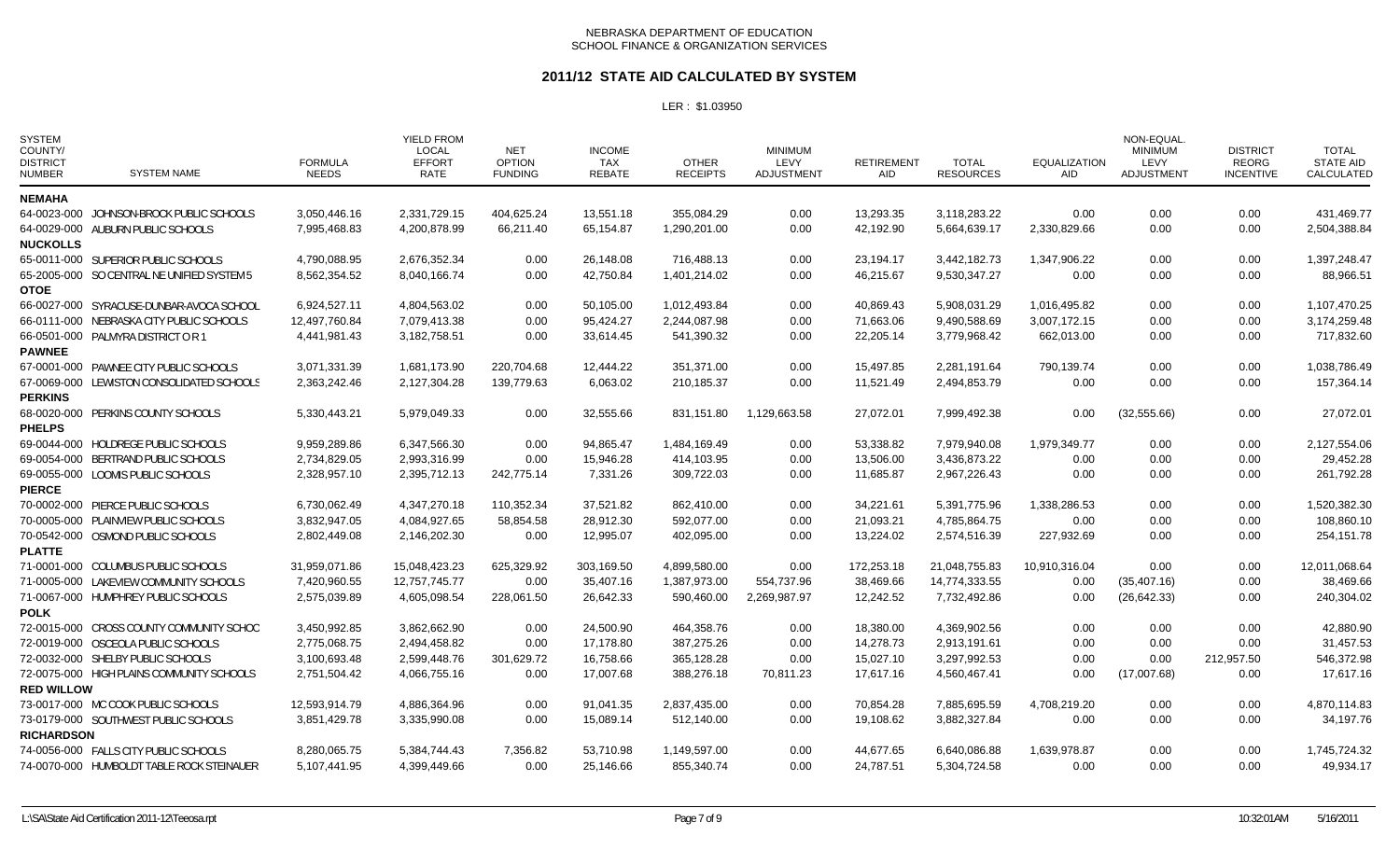#### **2011/12 STATE AID CALCULATED BY SYSTEM**

| <b>SYSTEM</b><br>COUNTY/<br><b>DISTRICT</b><br><b>NUMBER</b> | <b>SYSTEM NAME</b>                         | <b>FORMULA</b><br><b>NEEDS</b> | <b>YIELD FROM</b><br><b>LOCAL</b><br><b>EFFORT</b><br>RATE | <b>NET</b><br><b>OPTION</b><br><b>FUNDING</b> | <b>INCOME</b><br>TAX<br><b>REBATE</b> | <b>OTHER</b><br><b>RECEIPTS</b> | <b>MINIMUM</b><br>LEVY<br><b>ADJUSTMENT</b> | <b>RETIREMENT</b><br>AID | <b>TOTAL</b><br><b>RESOURCES</b> | <b>EQUALIZATION</b><br><b>AID</b> | NON-EQUAL<br><b>MINIMUM</b><br>LEVY<br><b>ADJUSTMENT</b> | <b>DISTRICT</b><br>REORG<br><b>INCENTIVE</b> | <b>TOTAL</b><br><b>STATE AID</b><br>CALCULATED |
|--------------------------------------------------------------|--------------------------------------------|--------------------------------|------------------------------------------------------------|-----------------------------------------------|---------------------------------------|---------------------------------|---------------------------------------------|--------------------------|----------------------------------|-----------------------------------|----------------------------------------------------------|----------------------------------------------|------------------------------------------------|
| <b>ROCK</b>                                                  |                                            |                                |                                                            |                                               |                                       |                                 |                                             |                          |                                  |                                   |                                                          |                                              |                                                |
|                                                              | 75-0100-000 ROCK COUNTY PUBLIC SCHOOLS     | 2,427,338.89                   | 3,305,993.73                                               | 7,356.82                                      | 11,443.90                             | 341,396.00                      | 388,005.04                                  | 14,667.06                | 4,068,862.55                     | 0.00                              | (11, 443.90)                                             | 0.00                                         | 22,023.88                                      |
| <b>SALINE</b>                                                |                                            |                                |                                                            |                                               |                                       |                                 |                                             |                          |                                  |                                   |                                                          |                                              |                                                |
|                                                              | 76-0002-000 CRETE PUBLIC SCHOOLS           | 15,999,951.75                  | 6,899,710.73                                               | 0.00                                          | 89,967.36                             | 1,934,152.81                    | 0.00                                        | 84,314.87                | 9,008,145.77                     | 6,991,805.98                      | 0.00                                                     | 0.00                                         | 7,166,088.21                                   |
|                                                              | 76-0044-000 DORCHESTER PUBLIC SCHOOLS      | 2,429,054.36                   | 1,885,247.29                                               | 132,422.81                                    | 10,396.94                             | 317,744.30                      | 0.00                                        | 11,632.19                | 2,357,443.53                     | 71,610.83                         | 0.00                                                     | 0.00                                         | 226,062.77                                     |
|                                                              | 76-0068-000 FRIEND PUBLIC SCHOOLS          | 3,008,561.92                   | 2,351,953.40                                               | 132,422.81                                    | 24,523.27                             | 485,600.55                      | 0.00                                        | 15,821.01                | 3,010,321.03                     | 0.00                              | 0.00                                                     | 0.00                                         | 172,767.08                                     |
|                                                              | 76-0082-000 WILBER-CLATONIA PUBLIC SCHOOLS | 5,333,658.31                   | 3,643,668.98                                               | 257,488.79                                    | 30,036.44                             | 573,249.00                      | 0.00                                        | 24,594.82                | 4,529,038.03                     | 804,620.28                        | 0.00                                                     | 0.00                                         | 1,116,740.33                                   |
| <b>SAUNDERS</b>                                              |                                            |                                |                                                            |                                               |                                       |                                 |                                             |                          |                                  |                                   |                                                          |                                              |                                                |
|                                                              | 78-0001-000 ASHLAND-GREENWOOD PUBLIC SCHS  | 8,180,442.65                   | 4,900,501.78                                               | 29,427.29                                     | 70,681.87                             | 960,002.80                      | 0.00                                        | 34,808.30                | 5,995,422.04                     | 2,185,020.60                      | 0.00                                                     | 0.00                                         | 2,319,938.06                                   |
|                                                              | 78-0009-000 YUTAN PUBLIC SCHOOLS           | 4,681,913.70                   | 1,983,601.97                                               | 242,775.14                                    | 29,821.80                             | 591,491.71                      | 0.00                                        | 23,331.67                | 2.871.022.29                     | 1,810,891.41                      | 0.00                                                     | 0.00                                         | 2,106,820.03                                   |
|                                                              | 78-0039-000 WAHOO PUBLIC SCHOOLS           | 8,510,071.54                   | 5,860,243.27                                               | 191,277.39                                    | 82,031.04                             | 1,397,998.49                    | 0.00                                        | 43,742.56                | 7,575,292.75                     | 934,778.79                        | 0.00                                                     | 0.00                                         | 1,251,829.78                                   |
|                                                              | 78-0072-000 MEAD PUBLIC SCHOOLS            | 2,354,907.98                   | 2,139,906.53                                               | 0.00                                          | 16,168.96                             | 342,270.95                      | 0.00                                        | 11,901.11                | 2,510,247.55                     | 0.00                              | 0.00                                                     | 0.00                                         | 28,070.07                                      |
|                                                              | 78-0107-000 CEDAR BLUFFS PUBLIC SCHOOLS    | 2,504,121.50                   | 1,631,100.30                                               | 51,497.76                                     | 20,883.84                             | 350,995.50                      | 0.00                                        | 11,319.90                | 2,065,797.30                     | 438,324.21                        | 0.00                                                     | 0.00                                         | 522,025.70                                     |
| <b>SCOTTS BLUFF</b>                                          |                                            |                                |                                                            |                                               |                                       |                                 |                                             |                          |                                  |                                   |                                                          |                                              |                                                |
|                                                              | 79-0002-000 MINATARE PUBLIC SCHOOLS        | 2,437,964.94                   | 341,979.07                                                 | 125,065.98                                    | 11,709.77                             | 240,459.00                      | 0.00                                        | 11,848.41                | 731,062.23                       | 1,706,902.70                      | 0.00                                                     | 0.00                                         | 1,855,526.87                                   |
|                                                              | 79-0011-000 MORRILL PUBLIC SCHOOLS         | 4,246,594.66                   | 2,443,207.32                                               | 0.00                                          | 18,071.99                             | 705,051.00                      | 0.00                                        | 25,448.37                | 3,191,778.68                     | 1,054,815.99                      | 0.00                                                     | 0.00                                         | 1,098,336.34                                   |
|                                                              | 79-0016-000 GERING PUBLIC SCHOOLS          | 17,508,761.04                  | 6,034,155.67                                               | 0.00                                          | 99,120.63                             | 2,269,761.00                    | 0.00                                        | 114,155.37               | 8,517,192.67                     | 8,991,568.37                      | 0.00                                                     | 0.00                                         | 9,204,844.37                                   |
|                                                              | 79-0031-000 MITCHELL PUBLIC SCHOOLS        | 6,389,565.32                   | 2,079,630.11                                               | 448,766.18                                    | 28,339.09                             | 665,798.00                      | 0.00                                        | 30,888.49                | 3,253,421.87                     | 3,136,143.45                      | 0.00                                                     | 0.00                                         | 3,644,137.20                                   |
|                                                              | 79-0032-000 SCOTTSBLUFF PUBLIC SCHOOLS     | 25,369,955.26                  | 12,087,172.36                                              | 0.00                                          | 188,442.59                            | 3,961,874.00                    | 0.00                                        | 160,223.17               | 16,397,712.13                    | 8,972,243.13                      | 0.00                                                     | 0.00                                         | 9,320,908.89                                   |
| <b>SEWARD</b>                                                |                                            |                                |                                                            |                                               |                                       |                                 |                                             |                          |                                  |                                   |                                                          |                                              |                                                |
|                                                              | 80-0005-000 MILFORD PUBLIC SCHOOLS         | 6,600,995.58                   | 3,744,552.78                                               | 492,907.11                                    | 47,050.87                             | 926,128.97                      | 0.00                                        | 33,092.52                | 5,243,732.26                     | 1,357,263.32                      | 0.00                                                     | 0.00                                         | 1,930,313.82                                   |
|                                                              | 80-0009-000 SEWARD PUBLIC SCHOOLS          | 12,480,943.02                  | 9,771,550.62                                               | 0.00                                          | 130.055.79                            | 2.700.068.29                    | 0.00                                        | 61,601.86                | 12.663.276.56                    | 0.00                              | 0.00                                                     | 0.00                                         | 191,657.65                                     |
|                                                              | 80-0567-000 CENTENNIAL PUBLIC SCHOOLS      | 4,825,644.89                   | 8,563,698.33                                               | 0.00                                          | 39,833.21                             | 1,005,010.58                    | 2,471,485.81                                | 29,567.09                | 12,109,595.02                    | 0.00                              | (39, 833.21)                                             | 0.00                                         | 29,567.09                                      |
| <b>SHERIDAN</b>                                              |                                            |                                |                                                            |                                               |                                       |                                 |                                             |                          |                                  |                                   |                                                          |                                              |                                                |
|                                                              | 81-0003-000 HAY SPRINGS PUBLIC SCHOOLS     | 2,219,846.37                   | 1,029,720.37                                               | 0.00                                          | 9.098.27                              | 283.180.00                      | 0.00                                        | 12,652.25                | 1,334,650.89                     | 885,195.48                        | 0.00                                                     | 0.00                                         | 906,946.00                                     |
|                                                              | 81-0010-000 GORDON-RUSHVILLE PUBLIC SCHS   | 8,137,785.97                   | 5,484,078.35                                               | 0.00                                          | 28,786.10                             | 1.200.661.00                    | 0.00                                        | 38,539.20                | 6,752,064.65                     | 1,385,721.31                      | 0.00                                                     | 0.00                                         | 1,453,046.61                                   |
| <b>SHERMAN</b>                                               |                                            |                                |                                                            |                                               |                                       |                                 |                                             |                          |                                  |                                   |                                                          |                                              |                                                |
|                                                              | 82-0001-000 LOUP CITY PUBLIC SCHOOLS       | 3,417,098.29                   | 2,958,748.76                                               | 0.00                                          | 14,557.96                             | 443,102.00                      | 0.00                                        | 18,192.25                | 3,434,600.97                     | 0.00                              | 0.00                                                     | 0.00                                         | 32,750.21                                      |
|                                                              | 82-0015-000 LITCHFIELD PUBLIC SCHOOLS      | 2,015,118.50                   | 1,305,026.53                                               | $0.00\,$                                      | 5,215.49                              | 192,635.00                      | 0.00                                        | 9,229.74                 | 1,512,106.76                     | 503,011.74                        | 0.00                                                     | 0.00                                         | 517,456.97                                     |
| <b>SIOUX</b>                                                 |                                            |                                |                                                            |                                               |                                       |                                 |                                             |                          |                                  |                                   |                                                          |                                              |                                                |
|                                                              | 83-0500-000 SIOUX COUNTY PUBLIC SCHOOLS    | 1,611,956.17                   | 3,153,813.61                                               | 0.00                                          | 4,312.39                              | 224,272.00                      | 793,080.21                                  | 10,064.87                | 4,185,543.08                     | 0.00                              | (4,312.39)                                               | 0.00                                         | 10,064.87                                      |
| <b>STANTON</b>                                               |                                            |                                |                                                            |                                               |                                       |                                 |                                             |                          |                                  |                                   |                                                          |                                              |                                                |
|                                                              | 84-0003-000 STANTON COMMUNITY SCHOOLS      | 4,975,591.92                   | 2,765,897.94                                               | 73,568.23                                     | 21,837.34                             | 664,718.00                      | 0.00                                        | 21,328.25                | 3,547,349.76                     | 1,428,242.16                      | 0.00                                                     | 0.00                                         | 1,544,975.98                                   |
| <b>THAYER</b>                                                |                                            |                                |                                                            |                                               |                                       |                                 |                                             |                          |                                  |                                   |                                                          |                                              |                                                |
|                                                              | 85-0060-000 DESHLER PUBLIC SCHOOLS         | 2,737,342.54                   | 2,657,919.22                                               | 198,634.21                                    | 13.001.49                             | 314,805.59                      | 0.00                                        | 12,780.88                | 3.197.141.40                     | 0.00                              | 0.00                                                     | 0.00                                         | 224,416.58                                     |
|                                                              | 85-0070-000 THAYER CENTRAL COMMUNITY SCHS  | 4,294,956.24                   | 4,299,316.98                                               | 0.00                                          | 26,522.52                             | 801,376.32                      | 0.00                                        | 19,183.81                | 5,146,399.63                     | 0.00                              | 0.00                                                     | 0.00                                         | 45,706.33                                      |
|                                                              | 85-2001-000 BRUNING-DAVENPORT UNIFIED SYS  | 2,558,880.01                   | 4,142,103.95                                               | 0.00                                          | 23,720.85                             | 469,040.34                      | 749,125.10                                  | 15,401.12                | 5,399,391.36                     | 0.00                              | (23, 720.85)                                             | 0.00                                         | 15,401.12                                      |
| <b>THOMAS</b>                                                |                                            |                                |                                                            |                                               |                                       |                                 |                                             |                          |                                  |                                   |                                                          |                                              |                                                |
|                                                              | 86-0001-000 THEDFORD PUBLIC SCHOOLS        | 1,641,984.91                   | 1,838,323.66                                               | 51.497.76                                     | 5.900.62                              | 272.687.43                      | 0.00                                        | 8,297.57                 | 2.176.707.04                     | 0.00                              | 0.00                                                     | 0.00                                         | 65.695.95                                      |
|                                                              |                                            |                                |                                                            |                                               |                                       |                                 |                                             |                          |                                  |                                   |                                                          |                                              |                                                |